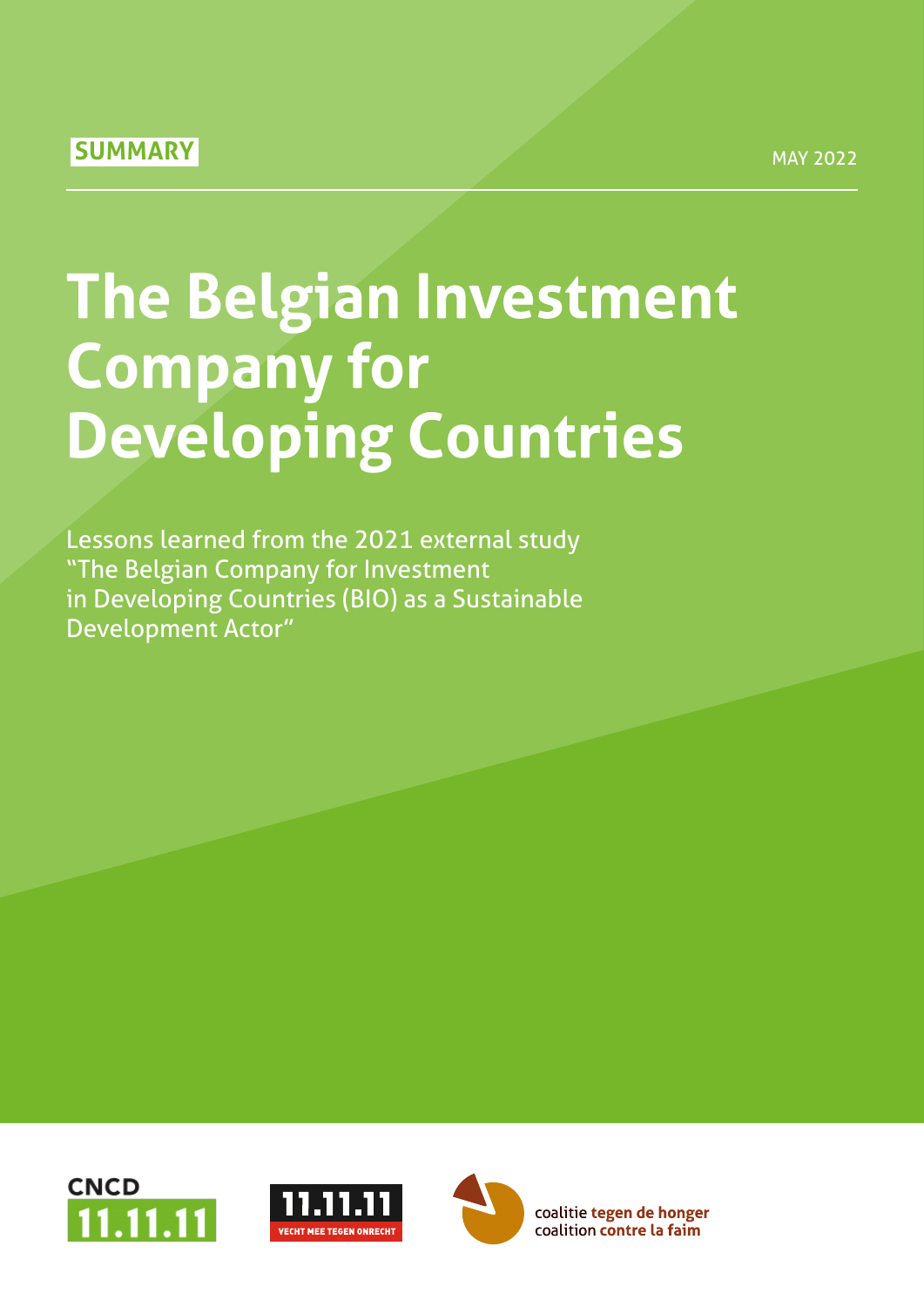# **Table of content**

| $\overline{\mathbf{3}}$ |
|-------------------------|
| 3                       |
| 4                       |
| 5                       |
| 6                       |
| 6                       |
| $7\overline{ }$         |
| $\overline{7}$          |
| $\overline{7}$          |
| $\overline{7}$          |
| 8<br>8                  |
| 8                       |
| 9                       |
| 10                      |
| 10                      |
| 11<br>11                |
| 12                      |
| 12                      |
| 13                      |
| 13                      |
| 14                      |
| 14                      |
| 14                      |
| 15                      |
| 15                      |
| 16                      |
| 17                      |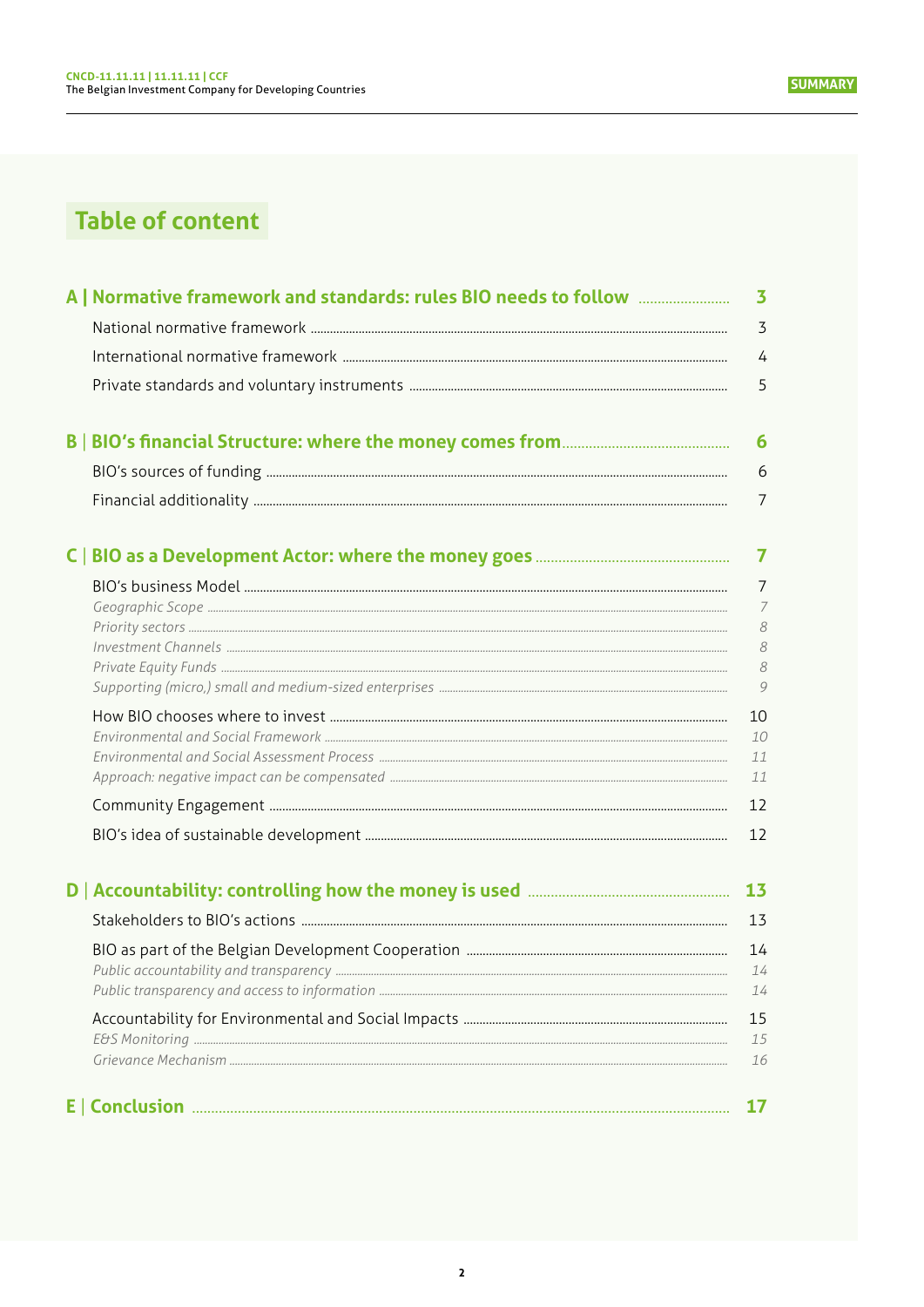The Belgian Investment Company for Developing Countries

<span id="page-2-0"></span>**CNCD-11.11.11 | 11.11.11 | CCF**

study named "The Belgian Company for Investment in Developing Countries (BIO) as a Sustainable Development Actor" (hereinafter "the Study"), $1$  focusing on the legal framework and factual findings it provides. For an evaluation of the conformity of BIO's actions with its legal framework, this work refers to three policy briefs<sup>2</sup> developed by CNCD-11.11.11, 11.11.11 and the Coalition Against Hunger.

In the first Chapter, the statutory framework of BIO is explained from a national and international perspective, analyzing both legal and voluntary frameworks. BIO needs to adhere to several rules, from national law to private standards, and even international obligations of the Belgian State. In Chapter B, this summary explains how BIO is funded and the important requirement of financial additionality it needs to fulfill when investing. Next, in Chapter C, BIO is described in its capacity as a development actor, displaying its business model and investment process. The notions of community engagement and BIO's idea of sustainability are also discussed. In the final Chapter, it is revealed to what extent BIO's stakeholders should be able to hold BIO accountable for negative impact created by its investments. Here, this summary also offers a brief description of BIOs grievance mechanism.

# **A | Normative framework and standards: rules BIO needs to follow**

#### **National normative framework**

BIO was established by the so-called BIO Law in 2001 as a public entity.<sup>3</sup> It constitutes the binding framework in which BIO and its employees can operate, together with the Second Management Contract (drawn up as a Royal Decree valid from 2018 to 2023<sup>4</sup>) between BIO and the Belgian State and the 2013 Law on Development Cooperation<sup>5</sup> (as explained below). The general goal of BIO is *"to contribute to the realization of the sustainable development goals within the framework of the national and international obligations that BIO and the Belgian government have agreed and assumed."*<sup>6</sup>

The Belgian State is the only shareholder, having full power to select members of BIO's Board of Directors. However, a high level of autonomy is respected through specific clauses in the Second Management Contract. For example, art. 29 states that *"The Belgian State undertakes to respect BIO's management autonomy and not to interfere in the management of the company, which is the responsibility of the Board of Directors."*<sup>7</sup>

Furthermore, as a public law entity,<sup>8</sup> BIO falls under the scope of administrative law when it is conducting activities of a public nature. These activities include deploying Official Development Assistance funds in the framework of Belgian development cooperation or - in general - contributing to the realization of the SDGs. In this case, several administrative laws provide BIO's stakeholders with rights related to access to information, transparency, and the filing of complaints with the Federal Mediators. This also establishes the competence of the Council of State. Moreover, when conducting these acts, BIO serves the public interest and in principle acts as the Belgian Government (holding 100% of the shares). In other words, BIO and the Belgian State act as one and the same entity. Consequently, BIO is directly bound by all international legal obligations assumed by the Belgian state, notably in the areas of environmental,

**6** Art. 7 Second Management Contract.<br> **7** Art. 29 Second Management Contract

<sup>1</sup> [DE FEYTER, K., FERRANDO, T., JOKUBAUSKAITE, G., ROSSATI, D., "The Belgian Investment Company for Developing Countries \(BIO\) as a Sustainable Development Actor",](https://www.uantwerpen.be/en/research-groups/iob/news-and-calendar/bio-april2022/ ) 

[commissioned by 11.11.11, CNCD-11.11.11 and la Coalition Contre la Faim/ Coalitie Tegen de Honger, 2022.](https://www.uantwerpen.be/en/research-groups/iob/news-and-calendar/bio-april2022/ )<br>Delicy Briefings in French: [https://www.cncd.be/etude-impact-BIO.](https://www.cncd.be/etude-impact-BIO) Policy Briefings in nederlands: https://11.be/verha

Law of 3 NOVEMBER 2001 [establishing](https://www.ejustice.just.fgov.be/cgi_loi/change_lg_2.pl?language=nl&nm=2001015130&la=N) the Belgian Investment Company for Developing Countries (hereinafter "BIO Law"), Belgian Official Journal (last accessed at 1 March 2022).<br>Royal decree of 12 DECEMBER 2018 approving the

<sup>5</sup> Law of 19 MARCH 2013 regarding the Belgian [Development](https://www.ejustice.just.fgov.be/cgi_loi/change_lg.pl?language=nl&la=N&cn=2013031906&table_name=wet) Cooperation (hereinafter "BDC Law"), Belgian Official Journal (last accessed on 2 March 2022).

Art. 29 Second Management Contract

Other companies like BIO include SNCB (the national railway) and Bpost.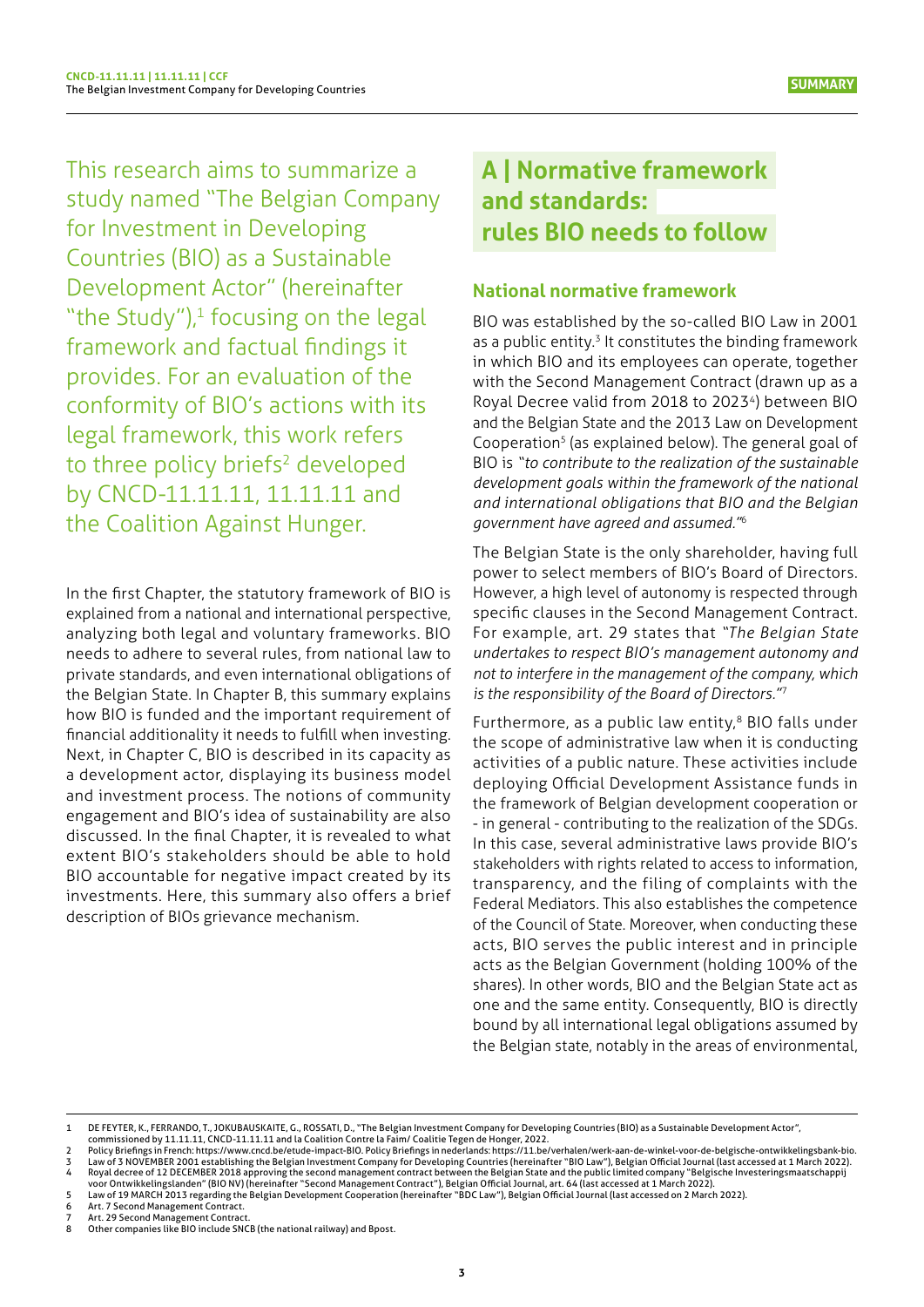<span id="page-3-0"></span>labor, and human rights law. Consequently, a failure by BIO to observe these international obligations triggers international state responsibility of Belgium.<sup>9</sup> BIO's corporate purpose is to directly or indirectly invest in the development of SMEs and companies in intervention countries that entail investments in "social economy enterprises" (1°); access to energy, the digital economy and combating climate change (2°); agriculture (3°) and basic services (4°).<sup>10</sup>

In the broader context, BIO's actions have to be consistent with the general objective of the official Belgian Development Cooperation (defined as sustainable human development).11 BIO should be viewed as an instrument through which the Ministry of Development Cooperation promotes sustainable development in developing countries, disburses Official Development Aid (ODA) and contributes to development targets. To supervise this, government commissioners are appointed who attend Board meetings, join some of the sub-committees and exercise control over BIO's organs and activities. Each commissioner can file a suspensive appeal against every decision they consider to be contrary to *"the laws, decrees, bylaws, management contract, business plan or with the public interest."*12 The main decision-making body in BIO is the Board of Directors, possessing the final say on all investment projects. It consists of twelve members and one observer, the Directorate-General for Development Cooperation and Humanitarian Aid (DGD). More specifically, the Management Contract between BIO and the Belgian state<sup>13</sup> (adopted every 5 years in the form of a royal decree) regulates:

- The political framework;
- The missions and values of BIO;
- The strategic priorities of BIO's investment policy in terms of geographical, sectoral and thematic concentration.
- 9 The Study, p 15 17. 10 Art. 3 (1) BIO Law.
- 11 Art. 7 (1) Second Management Contract. Also see art. 8 § 1 BIO Law j. BDC Law.<br>12 Art 5 (3) BIO Law
- Art. 5 (3) BIO Law
- 13 Art. 2-quinquies (2) BIO Law: "the management contract between the Belgian State and BIO determines the criteria for the management capacity that BIO must meet in order to fulfill these responsibilities, the applicable procedures for testing them and the consequences when BIO does not meet the aforementioned criteria. These responsibilities relate to "the quality execution of [BIO's] corporate purpose and the missions assigned to it, in accordance with the provisions of this Law and other applicable laws, the management contract and the bylaws".The Management Contract and its contents are directly influenced by the Minister of Development Cooperation.
- 14 VAN DE POEL, J., "Doing business to fight poverty? An [evaluation](https://www.academia.edu/3834257/Doing_business_to_fight_poverty_An_evaluation_of_the_Belgian_Investment_Company_for_Developing_Countries) of the Belgian [Investment Company for Developing Countries \(BIO\).", 11.11.11., 2012 \(last](https://www.academia.edu/3834257/Doing_business_to_fight_poverty_An_evaluation_of_the_Belgian_Investment_Company_for_Developing_Countries)  [accessed on 10 March 2022\).](https://www.academia.edu/3834257/Doing_business_to_fight_poverty_An_evaluation_of_the_Belgian_Investment_Company_for_Developing_Countries)  15 These concepts are discussed below.
- 
- 16 Art. 8 §1 Second Management Contract.<br>17 See art. 4bis §2, 8° BIO Law. However, no mention is made of financial sanctions in the Second Management Contract. See art. 65 §2 Second Management Contract stating that in case of non-compliance with the Management Contract, "the parties shall confer in good faith with the aim of settling the dispute amicably." Remember that, from a legal perspective, BIO mostly acts as the Belgian State when operating

within the normative framework of the Management Contract. 18 See Note 5

Since a previous study by 11.11.11. from 2012,<sup>14</sup> BIO has seen a number of significant changes in terms of (1) the additionality principle, (2) the profitability requirement, (3) the development criterion and (4) the relationship with the environment, in particular:<sup>15</sup>

- (1) Financial additionality requirements have become more stringent.
- (2) The profitability requirement (i.e. investments must generate a sufficient financial return) has been watered down, and a distinction is now made in terms of expected return between the various funds managed by BIO.
- (3) The interpretation of the development criterion no longer requires explicit justification based on the Development Assistance Committee (DAC) criteria of the OECD.
- (4) Regarding the relationship to the environment, a new sentence was added in the latest management contract: *"Potential environmental risks that may have an impact on the sustainability of the investment are also taken into account."*<sup>16</sup>

The Management Contract also sets out the investment modalities, criteria for granting financing and the methods of funding BIO. A failure to meet the Management Contract's requirements results in a breach of contract, which *should*<sup>17</sup> lead to financial sanctions.

# **International normative framework**

As mentioned, BIO must ensure that its public activities comply with the international obligations of Belgium in the areas of environmental, labor and human rights law. The Belgian Law on Development Cooperation<sup>18</sup> explicitly refers to a number of international norms and instruments that are deemed particularly relevant to development cooperation. These include:

- The United Nations Sustainable Development Goals (art.3);
- United Nations Human Rights instruments (art. 4 in conjunction with art. 2 §18, also see art 9);
- The Decent Work Agenda of the International Labor Organization (art.5);
- United Nations Principles, declarations and treaties on environment and development (art.9).

In addition, the gender dimension and the environment are transversal themes that are to be integrated in all development cooperation interventions (art. 11§2). The current Management Contract provides that BIO should support companies that are willing to respect high standards in fair trade, the environment, social and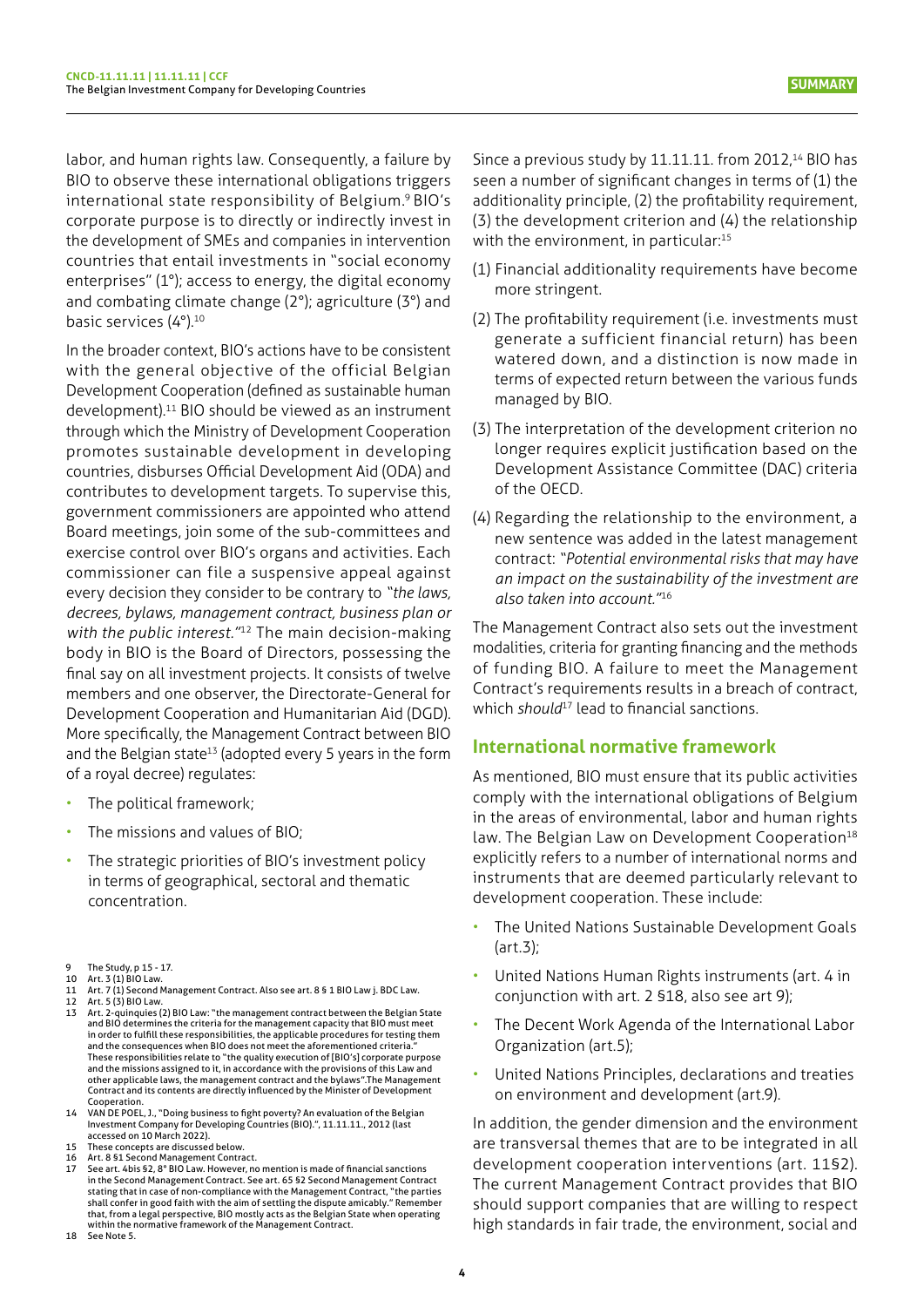<span id="page-4-0"></span>human rights, and adopt inclusive policies vis-à-vis the local population. BIO's interventions should equally contribute to combating climate change.<sup>19</sup>

## **Private standards and voluntary instruments**

BIO also claims to adhere to several private standards, like the mainstream of the DFI sector. BIO is part of the Association of European Development Finance Institutions ("EDFIs"), *"a group of 15 publicly-backed institutions that provide financing and advice to private sector enterprises in emerging and frontier markets."*20 They make an effort to contribute towards the Sustainable Development Goals (SDGs) and the Paris Climate Agreement. They aim to achieve these shared goals guided by common principles, tools and practices. These include:

- Principles for Responsible Financing of Sustainable Development;
- Environmental and Social Category Definitions;
- Requirements for Environmental and Social Due Diligence, Environmental and Social Contractual Requirements and Monitoring and;
- an Exclusion List.<sup>21</sup>

EDFI members also commit to adhering to several commitments related to responsible financing, impact management, and transparency.<sup>22</sup> However, no real sanctioning power exists in EDFI, besides the pressure from the organization and the risk of being excluded.

Finally, BIO's Environmental and Social (E&S) Policy<sup>23</sup> contains various standards that are currently also formally included by other DFIs, or widely accepted by the sector:

- the IFC Performance Standards;
- the World Bank Group Environmental Health and Safety Guidelines (WB EHS);
- United Nations Guiding Principles on Business and Human Rights (UNGP);
- the Universal Standards for Social Performance Management in microfinance / SMART Campaign Client Protection Principles;
- Responsible Finance Forum Guidelines for Investing in Responsible Digital Financial Services.<sup>24</sup>

More information about BIO's approach with regard to its E&S policy follows in Chapter C.

Art. 7 §1, 2° & 4° Second Management Contract.

<sup>20</sup> [EDFI, "EDFI Principles for Responsible Financing of Sustainable Development", p. 1](https://www.edfi.eu/wp/wp-content/uploads/2017/09/EDFI-Responsible-FinancingSDG_Principles_final_190515-1.pdf)  [\(last accessed on 8 March 2022\).](https://www.edfi.eu/wp/wp-content/uploads/2017/09/EDFI-Responsible-FinancingSDG_Principles_final_190515-1.pdf)

 $id. p 2 - 3.$ 

<sup>21&</sup>lt;br>22<br>23

<sup>23</sup> Such a policy is prescribed by Art. 8 Second Management Contract.<br>24 BIO, [Environmental](https://www.bio-invest.be/en/environmental-social-management) & Social Policy, 2018 (hereinafter "E&S Policy") (last accessed [on 1 March 2022\).](https://www.bio-invest.be/en/environmental-social-management)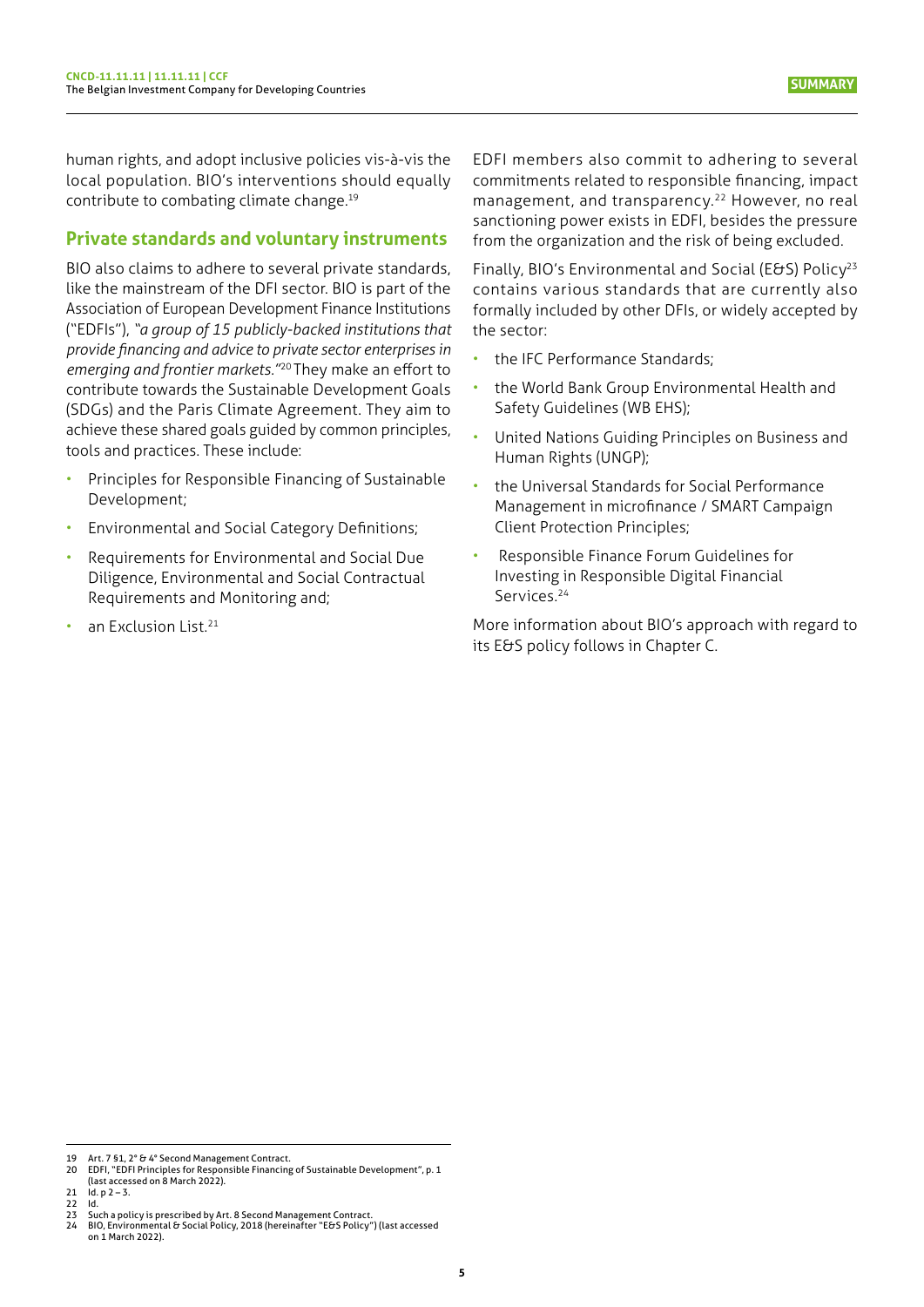# <span id="page-5-0"></span>**B** | **BIO's financial Structure: where the money comes from**

This summary mainly follows findings of The Study, based on the 2019 annual report as communicated by BIO to DGD in May 2020.<sup>25</sup> Some figures from the year 2020 are used too, based on information from BIO's website.26 Overall, at the end of 2019, BIO:

- Managed an investment portfolio of 1 016 000 000 EUR;
- had committed 783 million for investment;
- had approved the total of 865 million for investment;
- ran the total of 141 investments (80 loans and 61 equity investments in companies and funds)

BIO's investments are financed in two ways:

- a) directly by the Belgian State (included in the national budget as funds);
- b) through the profits that are generated by existing investments.

Point b reveals that BIO's ability to expand its portfolio partly depends on the financial return the institution can generate through loans and equity. However, the original source of BIO's money will always be public.

In 2021 BIO had a total of 73 employees, of which:

- 3 people work on environmental and social issues, and
- 3 people work specifically on development impact.

## **BIO's sources of funding**

BIO receives three main kinds of funding from the Belgian Federal state (see table below), while also having the possibility<sup>27</sup> to subscribe to private loans. Currently, BIO only manages public funds. The conditions attached to each source of funding are outlined in the table below. Since 2018, BIO has the possibility to use capital subsidies to finance investments ('Code 5'), in addition to the so-called 'Code 8' investments that are standard for BIO. The third category, non-capital subsidies, are less important.

| <b>Source</b>                                                         | <b>Expected return</b>                                                   | <b>Overall amount</b>                                                                        | <b>Amount per investment</b>                                                                          |
|-----------------------------------------------------------------------|--------------------------------------------------------------------------|----------------------------------------------------------------------------------------------|-------------------------------------------------------------------------------------------------------|
| Capital and non-<br>capital contributions <sup>28</sup><br>("code 8") | "Sufficient prospect<br>of return" <sup>29</sup>                         | 60 mln. EUR for period 2019-<br>2023, 40mln in 2019 and then<br>10mln per year in 2021-2022. | 3-20mln. EUR                                                                                          |
| Majority of BIO's<br>portfolio (circa. 95%)                           |                                                                          | Extra 50mln for climate<br>projects in 2019-2020. <sup>30</sup>                              |                                                                                                       |
| Capital subsidies <sup>31</sup><br>("code 5")                         | "Break-even",<br>excluding BIO's<br>management costs <sup>32</sup>       | 50 mln. EUR (for period 2019-<br>2023), max. 12 mln per year <sup>33</sup>                   | 500 000 -3mln. EUR <sup>34</sup>                                                                      |
| Non-capital subsidies <sup>35</sup><br>("technical assistance")       | Fully concessional,<br>not subject to target<br>on returns <sup>36</sup> | 10 mln. EUR (for period 2019-<br>2023), max. 2 mln. per year <sup>37</sup>                   | Max. 350 000 EUR (technical<br>assistance) or max. 100 000<br>EUR (feasibility studies) <sup>38</sup> |

#### *Table B.1. BIO's sources of funding*

[26 \(last](https://www.bio-invest.be/en/balance-sheet-and-income-statement ) accessed on 8 March 2022). 27 Art. 6 BIO Law.

28 Art. 9, §§1 (1°-2°) & 2 BIO Law; Second Management Contract, Arts. 53-54.<br>29 Art. 11 §§1 -2 Second Management Contract.

Art. 11 §§1 -2 Second Management Contract

- 32 Art. 11 § 3, Art. 20§2 Second Management Contract. 33 For the duration of the Management Contract.
- 
- 34 Art. 23 §1, Second Management Contract. 35 Art. 9 §1, 4° BIO law.
- 36 Art. 9 \$5 BIO law.<br>37 Art. 56 Second M<br>38 Art. 3quater BIO Art. 56 Second Management Contract Art. 3quater BIO Lav
- **6**

<sup>25</sup> The Study, p 23, note 32: "Once a year, at the end of May, BIO is supposed to share with DGD a detailed overview of the state of its portfolio. Because most of our research was undertaken between November 2020 and June 2021, and because at the time of writing BIO had not yet communicated to DGD the state of the 2020 portfolio, we could only rely on the 2019 situation. An update of our financial findings would thus be welcome. However, a cross-check with the online data and the interviews demonstrate that the findings and reflections that we make in this report are still valid for 2020 and 2021. If anything, covid-19 has intensified some of the fragilities and vulnerabilities that we envisaged." Also see art. 31 - 32 Second Management Contract.

<sup>30</sup> Art. 54 Second Management Contract. 31 Art. BIO law, Art. 9, §1, 3°. Art. 11 § 3, Art. 20-23 & Art. 55, Second Management **Contract**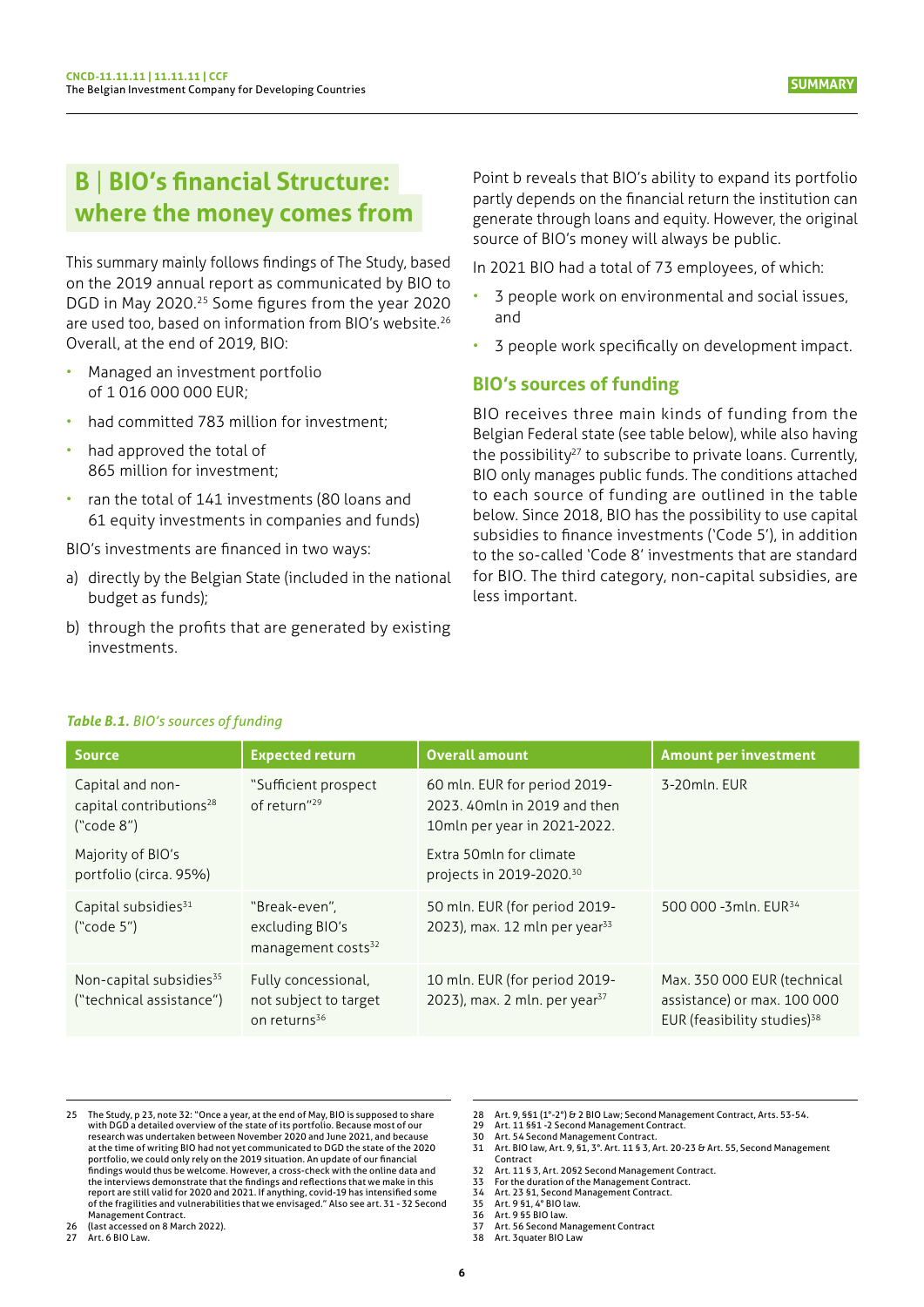<span id="page-6-0"></span>Capital and non-capital contributions are the standard for funding BIO, also called Code 8 investments.<sup>39</sup> They are larger in terms of size and often used for less risky or better regulated projects in terms of financial performance. In practice, this makes it difficult to use this type of funding for investing in small enterprises or enterprises in least developed or fragile states, due to the minimum amount of 'ticket size' ( $63 - 20$  mln) of the investment or to the risks being too extensive. As mentioned, Code 5 investments - namely capital subsidies - were introduced in 2018.<sup>40</sup> This opened the possibility to finance projects considered relevant in terms of development and sustainability, but considered insufficiently profitable or too risky to satisfy the return objective enshrined in Bio Law art. 9 §2.

# **Financial additionality**

BIO's interventions need to be additional, meaning that local private investors are either:

- not available;
- insufficient to meet the needs of the enterprises;
- do not offer financing under terms and conditions that fulfill the needs of the target enterprise.

Additionality can also be fulfilled when BIO plays a specific role, such as acting as a catalyst for the mobilization of complementary financing.<sup>41</sup>

At least two of all four conditions need to be fulfilled for an intervention to be additional. If not, BIO breaches the Management Contract. This should be scrutinized by the two government commissioners.

# **C** | **BIO as a Development Actor: where the money goes**

# **BIO's business Model**

Next to the BIO law and Management Contract (MC), BIO's business model is enshrined in its Theory of Change42 and its Investment Strategy 2019-202343. The former provides a description of how BIO contributes to the 2030 Agenda, while the latter sets out goals and priorities for the coming 5 years.

## *Geographic Scope*

#### **Box C.1.** BIO's countries of intervention<sup>44</sup>

| Asia                               | Bangladesh, Cambodia, India,<br>Indonesia, Myanmar, Nepal, Pakistan,<br>Philippines, Sri Lanka, Vietnam                                                                                                                                       |
|------------------------------------|-----------------------------------------------------------------------------------------------------------------------------------------------------------------------------------------------------------------------------------------------|
| Latin America<br>& Caribbean       | Bolivia, Brazil, Colombia,<br>Dominican Republic, Ecuador, El<br>Salvador, Guatemala, Honduras,<br>Nicaragua, Paraguay, Perú                                                                                                                  |
| <b>Middle East</b><br>& North Asia | Algeria, Egypt, Iraq, Jordan,<br>Lebanon, Morocco, Palestinian<br>Territories, Syria, Tunisia                                                                                                                                                 |
| Sub Saharan<br>Africa              | Benin, Burkina Faso, Burundi,<br>Cameroon, Côte d'Ivoire, Dem.<br>Rep. Congo (DRC), Ethiopia, Ghana,<br>Guinea, Kenya, Madagascar,<br>Malawi, Mali, Mozambique, Niger,<br>Nigeria, Rwanda, Senegal, South<br>Africa, Tanzania, Uganda, Zambia |

The Study points out that BIO's willingness to work in least stable and economically deprived countries brings about a responsibility to recognize the necessity of specific knowledge and expertise. This is essential to avoid doing more harm than good for local populations.<sup>45</sup>

#### *Chart 2.1. BIO's net approved commitments' per region (2019)*



*Source: The Study, p 32.* 

- 
- 41 Art. 12. Second Management Contract. Also see art 19 § 5

44 The Study, p 30 - 31. 45 The Study, p 31.

<sup>39</sup> Art. 9 §1, 1°-2° BIO Law. 40 Art. 9 §1, 3° BIO Law.

Second Management Contract. 42 BIO, Theory of Change: investing in sustainable future [\(hereinafter](https://www.bio-invest.be/en/theory-of-change) "ToC") (last

[accessed on 1 March 2022\).](https://www.bio-invest.be/en/theory-of-change)  43 BIO, Investment Strategy 2019 - 2023 (hereinafter ["Investment](https://www.bio-invest.be/en/our-investment-strategy) Strategy") (last [accessed on 1 March 2022\).](https://www.bio-invest.be/en/our-investment-strategy)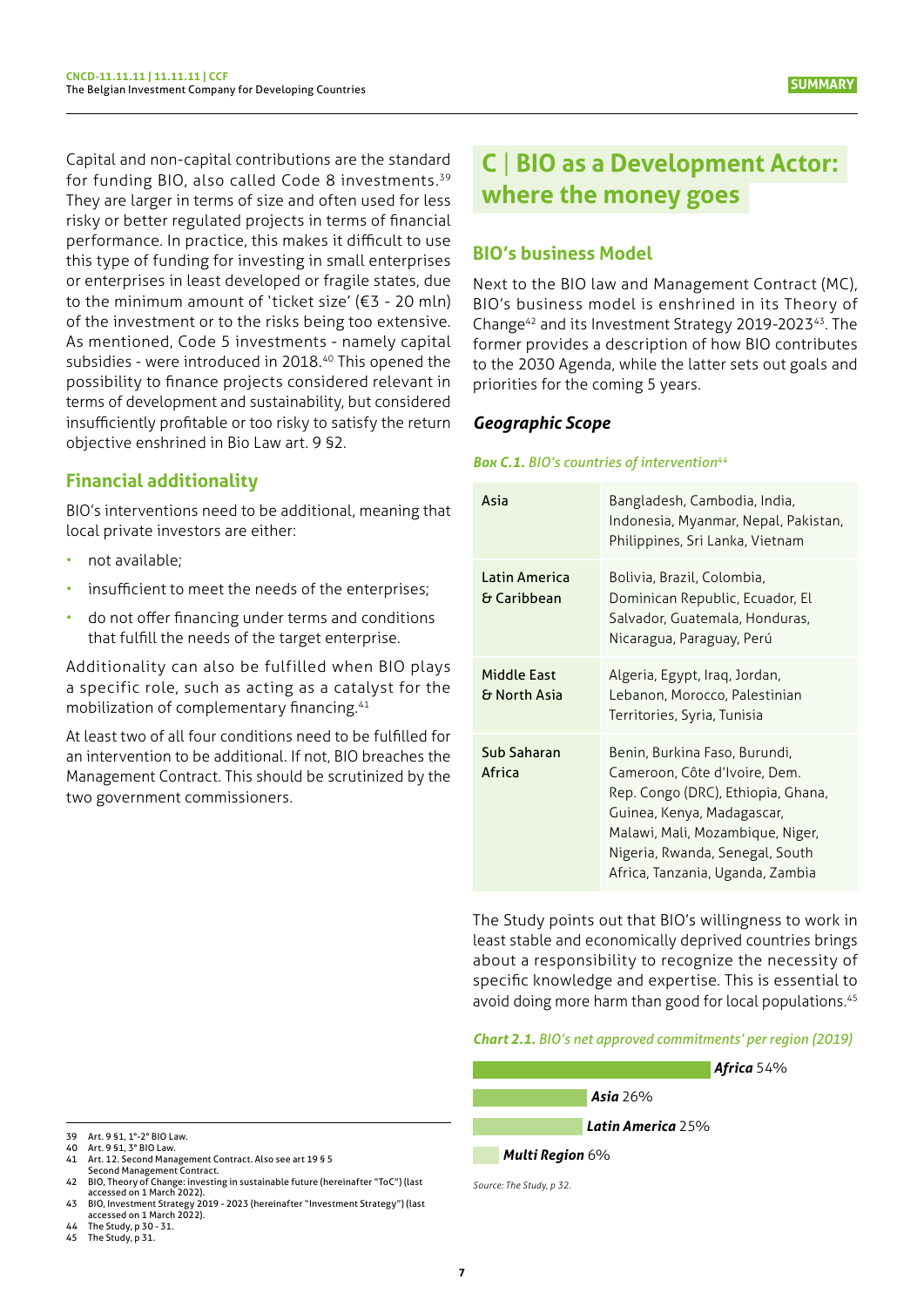<span id="page-7-0"></span>Since 2016, BIO is prohibited from investing in 'tax havens' or offshore financial centers (OFC). The list of prohibited countries adopted by BIO is the one set by Belgian Law, namely art. 307 (1)(5)(b) of the Income Tax Code<sup>46</sup>.

## *Priority sectors*

BIO has four sectors of intervention:

- Financial sector for financial inclusion;
- Energy, with a focus on renewable energy, energy efficiency and the fight against climate change;
- The agricultural value chain;
- Health and Education.<sup>47</sup>

The digital economy, another strategic area identified by BIO law48, is an *"overarching instrument that creates efficiency, expands access to products and services, reduces costs"*49 in the four strategic sectors outlined above.





#### *Source: The Study, p 34.*

Although investments in financial institutions and PEFs (under the general heading of "financial inclusion") constitute BIO's primary investment sector (56%), financial inclusion is not included in the corporate objectives.50 The BIO law only mentions investing in financial institutions as one of the permitted measures that BIO can take in order to achieve its corporate objectives.51 However, the Second Management Contract does mention the financial sector and financial inclusion as priorities.<sup>52</sup> This is also stated in the Investment Strategy.<sup>53</sup>

From a legal perspective, this means that the emphasis on financial inclusion constitutes an operational addition and strictly does not belong to BIO's original mandate, as enshrined in the BIO law.

#### *Investment Channels*

BIO operates through different investment channels: debt financing (granting loans) and equity financing (purchasing shares in companies). Through these investment channels, it has a direct or indirect link with companies. Direct investments are made through debt financing in SMEs and infrastructure projects. Indirect investments in companies are made through financial institutions (77% through debt financing) and private equity funds or PEFs (mainly through equities (90%)) (see figure 2).



#### *Source : The Study, p 40.*

In short, both equity and debt allocate a level of influence to BIO in the decision making of its investees. The extent of influence related to PEFs is considerably smaller (± 4-10% capital injected) than cases of direct investment in SMEs through debt. In the latter, the contractual agreement of the loan provides more opportunities to guide the actions of the investees. Accordingly, there seems to be a trade-off between potential risk/return of the investment and *"BIO's ability to ensure development relevance with sufficient level of influence and scrutiny on the other."* <sup>54</sup>

#### *Private Equity Funds*

PEFs are funds created by a fund manager for a specific purpose, typically following a 10-year investment strategy, with the possibility of extension. They differ widely in their geographic scope and focus, sectors and investment strategies. In general, they focus on development banks in terms of investment objective and strategy. Therefore, PEFs seek to 'blend' financing

<sup>46</sup> See the list in Royal Decree of 1 March 2016 [amending](http://www.ejustice.just.fgov.be/eli/arrete/2016/03/01/2016003097/moniteur) Article 179 of the Royal Decree on the list of [countries](http://www.ejustice.just.fgov.be/eli/arrete/2016/03/01/2016003097/moniteur) with no or low taxation, Belgian Official Journal (last [accessed on 1 March 2022\).](http://www.ejustice.just.fgov.be/eli/arrete/2016/03/01/2016003097/moniteur)

<sup>47</sup> Investment Strategy, p.20.<br>48 Art. 3 § 2 (ii) BIO law,<br>49 Investment Strategy, p. 20. Art. 3 § 2 (ii) BIO law

<sup>49</sup> Investment Strategy, p. 20.<br>50 Art. 3 BIO Law.<br>51 Art. 3bis §§ 3-5 BIO law.

<sup>50</sup> Art. 3 BIO Law. 51 Art. 3bis §§ 3-5 BIO law.

<sup>52</sup> Art. 14 §§1 - 2 Second Management Contract.<br>53 Investment Strategy, p 21.<br>54 The Study n 41

<sup>53</sup> Investment Strategy, p 21. 54 The Study, p 41.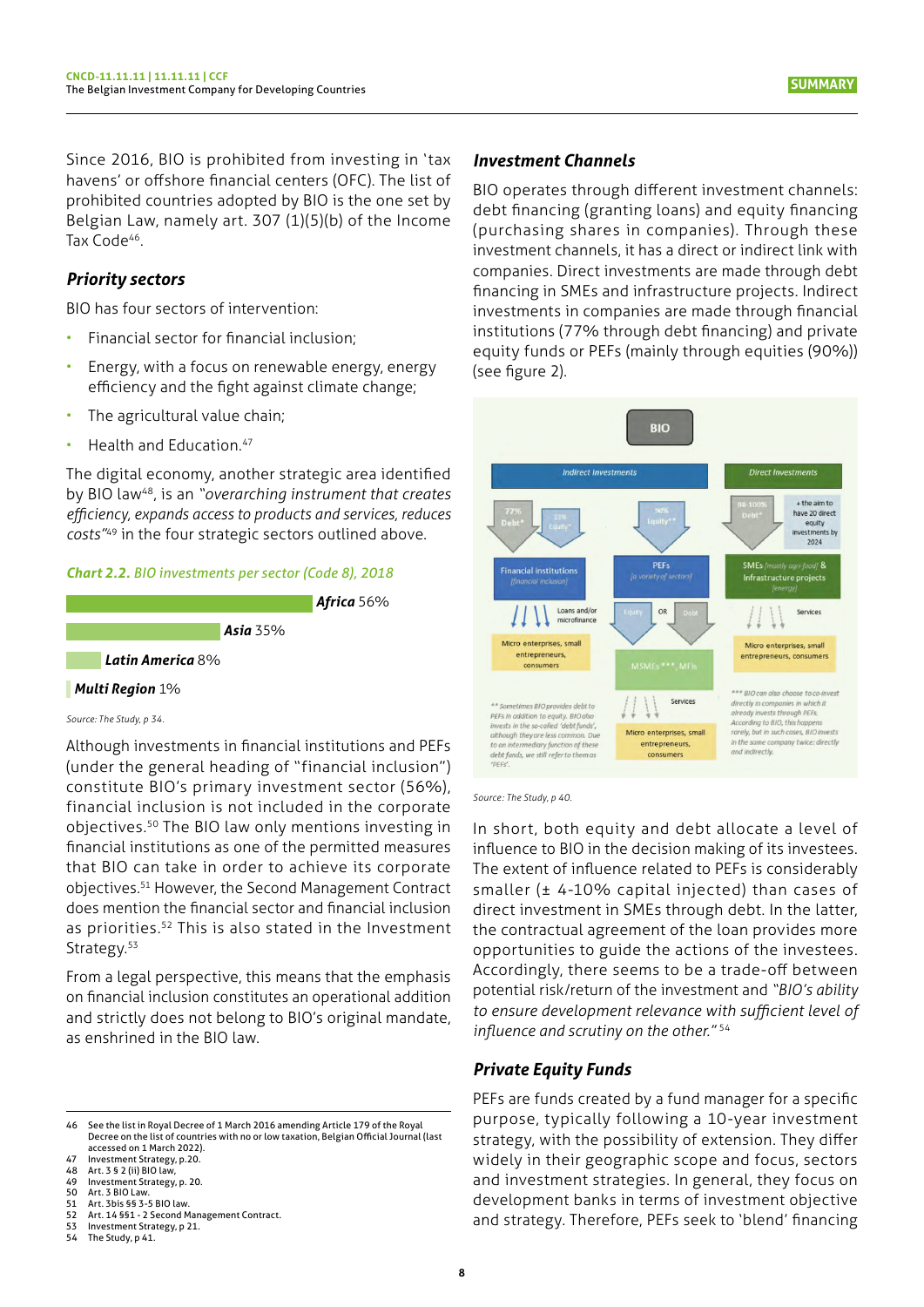**SUMMARY**

<span id="page-8-0"></span>from institutions such as BIO with that of private investors in order to reduce the risk of investment in developing countries for the latter. By diversifying their portfolios, particularly with public funds, PEFs become a more attractive option for private investors, rather than investing directly in a single company from an emerging market.<sup>55</sup>

At the end of 2019:

- BIO invested in 55 PEFs<sup>56</sup>:
- Investments in PEFs accounted for 36% of BIO's approved commitments;
- Circa 740 companies received funds from PEFs in which BIO invested<sup>57</sup>;
- On average BIO held 9.56% of shares in a PEF (equity investments only)58;
- On average BIO received a 10% return per PEF (for Code 8 investments)<sup>59</sup>;
- Usually, a fund manager charged 2% management fee $60$ ;
- Of the 41 PEFs of which researchers found information about their domicile<sup>61</sup>. More than a half (56%) are based in the top 15 countries on the Corporate Tax Havens Index<sup>62</sup> (23 PEFs);
	- > A third (32%) are based in the top 15 countries on the Financial Secrecy Index<sup>63</sup> (13 PEFs):
	- > A quarter (24%) are based in the top 15 countries on both lists (Corporate Tax Havens and Financial Secrecy) (10 PEFs).

55 The Study, p 43.

- 56 The Study, p 43, note 110: "combining a list of BIO's PEF percentages (information<br>received from BIO); adding PEFs investments listed on BIO's website; adding PEFs investments that at the moment of writing were not yet added on the BIO's website (information received from BIO)."
- 57 The Study, p 44, note 111: "2019 data. Source: BIO's investment list submitted to the DGD."
- 58 The Study, p 43, note 112: "Source: info provided by BIO (PEF percentages)."<br>59 The Study, p 44, note 113: "Source: interview with BIO on PEFs."
- 60 Ibid.
- 61 The Study, p 44, note 115: "Information on the domicile of some PEFs is provided on BIO's website, some on the Fund manager's website. We did not manage to find the

- Art.1bis, §1 BIO law. This definition is based on the European [Commission's](https://eur-lex.europa.eu/legal-content/EN/TXT/PDF/?uri=CELEX:32003H0361&from=EN) [recommendation](https://eur-lex.europa.eu/legal-content/EN/TXT/PDF/?uri=CELEX:32003H0361&from=EN) no. 2003/361/EC (last accessed on 1 March 2022).
- 66 The Study, p 51- 54.<br>67 See Table B.1. See Table B.1.
- 
- 68 The Study, p 55.<br>69 Art. 3 BIO Law. Art. 6 Second Management Contract.
- 70 The Study, 56.

# *Supporting (micro,) small and medium-sized enterprises*

Essentially, BIO's mission is to support the private sector through direct and indirect investments in the development of target companies.<sup>64</sup> BIO's Theory of Change identifies five ways through which BIO supports micro, small and medium-sized enterprises (MSMEs): (1) financing, (2) developing environmental, social and governance (ES&G) Standards, (3) conducting development assessment, (4) monitoring and evaluating operations, (5) improving their governance through technical assistance grants. MSMEs are defined in the BIO Law as follows:

- Medium enterprises are  $\leq$  50 million EUR turnover, and 43 million EUR balance sheet total.
- Small enterprises are ≤ 10 million EUR (turnover and balance sheet total);
- Micro enterprises are  $\leq$  2 million EUR (turnover and balance sheet total).<sup>65</sup>
- As to PEFs (indirect investment), BIO requires them to aid their investees with developing, implementing and improving their ESG-Standards. Besides technical assistance, BIO does not seem to support the PEFs portfolio companies directly and only works with the fund manager. For direct investments, BIO invests in companies showing a willingness to improve their management, policies and decision making. This willingness factor seems to be a cornerstone of BIO's investment selection process.<sup>66</sup> More on this in the following Section on BIO's E&S Standards.

BIO invests mostly in small and medium-sized enterprises, while micro enterprises are financed through microfinance institutions and banks. The latter are deemed in a better position to do so because BIO's minimum size for an investment account is too high for the microlevel (minimum 500K for Code 5 Investments).<sup>67</sup> Moreover, BIO's investment selection process (as explained below) requires a level of ESG commitments difficult for smaller businesses to guarantee. This means that BIO must often focus on larger players capable of internalizing the investment and generating the profitability requirement.<sup>68</sup> Finally, while BIO cannot invest in enterprises that are too large, according to the BIO law and MC<sup>69</sup>, it has invested in local subsidiaries and spin-offs of multinational companies. The study identified several of the latter, such as KF Bioplants (shares by various multinational companies); Laitiere du Berger (20% owned by Danone), Tozzi Green (100% owned by Tozzi), Indorama Eleme Fertilizer & Chemicals, Rolfes Group (indirect investment through Phatisa II PEF).70

domicile-related information on 14 PEFs". 62 The Study, p 44, note 116: "2021 from data, [published](https://cthi.taxjustice.net/en/) yearly by Tax Justice Network [\(last accessed on 1 March 2022\)."](https://cthi.taxjustice.net/en/)  63 The Study, p 44, note 117: "2020 from data, [published](https://fsi.taxjustice.net/en) every two years by Tax Justice

Network (last [accessed](https://fsi.taxjustice.net/en) on 1 March 2022)."

<sup>64</sup> Art. 3 BIO Law.<br>65 Art. 1 bis. § 1 BI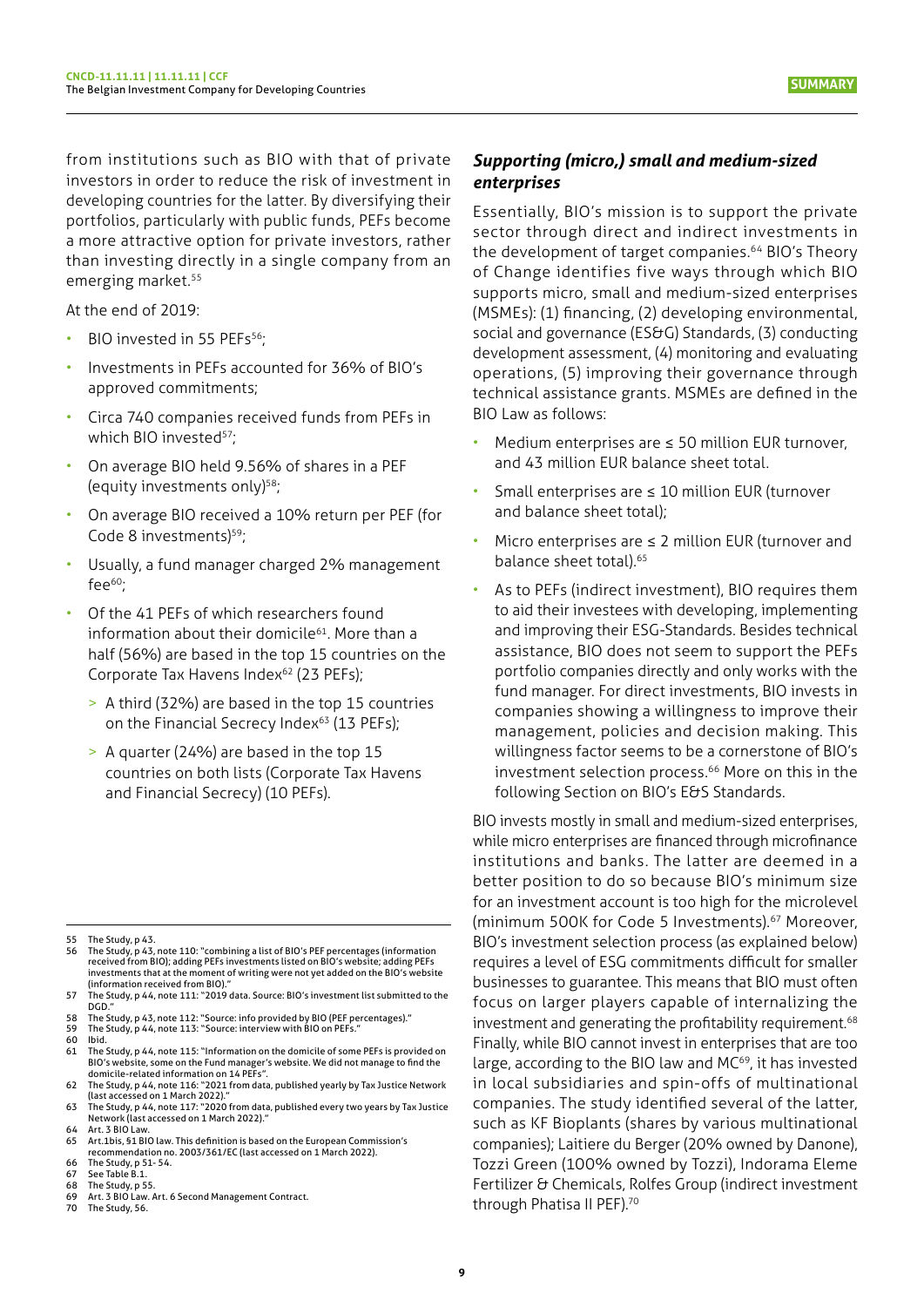# <span id="page-9-0"></span>**How BIO chooses where to invest**

#### *Environmental and Social Framework*

In 2014, BIO introduced an Environmental and Social Assessment Policy Framework (E&S Policy)<sup>71</sup> for selecting investments. It consists of two parts:

- a) list of external reference documents determining the operational principles;
- b) summary of an internal process that explains how these principles should be interpreted and applied.

In addition to this policy, other documents relevant for choosing to invest include the following:

- BIO's Theory of Change;
- E&S Investment Manual (publicly not available);
- Due diligence questionnaires and other assessment tools (publicly not available);
- Terms of reference for external assessment of investments (publicly not available);
- Contracts between BIO and its clients and E&S Action Plans (ESAPs) (publicly not available);
- Sustainable Development Goals (SDGs);
- Principles for Responsible Tax in Developing Countries;
- BIO's Grievance Mechanism Operating Rules.

In practice, core commitments related to E&S are agreed upon by BIO and its clients contractually. Sometimes, a confidential E&S Action Plan (ESAP) is included, containing core actions the client has to implement. This practice is not mandatory. In addition, the implementation mechanism of the E&S Policy is considered internal, even though it contains important commitments as to the environment and social wellbeing of (affected) communities. Consequently, the public and people affected cannot know what type of E&S assessment BIO is conducting. This can only be revealed through the grievance mechanism, a procedure mostly unknown by the community unless they are consulted by BIO or the client.72

Further, many E&S rules are only relevant for direct investments. For indirect investments, BIO does not assess the planned business activities 'on the ground', but rather assesses the fund manager (for PEFs). This results in BIO claiming it does not hold a direct responsibility for the oversight of PEF Portfolio Companies or the impacts stemming from the financial institution's operations. Consequently, BIO expects in practice that funds or financial institutions establish E&S systems themselves. Moreover, there is no requirement for these to be made public. This means that the E&S impacts of BIO's Investments can only be known through the following four channels:

- Self-reporting (default method);
- A yearly evaluation of five sample institutions and funds;
- Non-obligatory site visit;
- In case of funds, BIO's participation in PEF's Advising Committee (not made public).

Finally, the project pipeline is highly competitive. BIO looks at about 400 projects each year, implying that the vast majority of these are rejected early. At the same time, projects coming from applicants with a large experience are *de facto* favored, as well as projects that are already financed by other DFIs or by BIO.

<sup>70</sup> The Study, 56.

<sup>71</sup> BIO, [Environmental](https://www.bio-invest.be/en/environmental-social-management) & Social Policy, 2018 (hereinafter "E&S Policy") (last accessed

[on 1 March 2022\).](https://www.bio-invest.be/en/environmental-social-management) 72 The Study, p 61 - 67.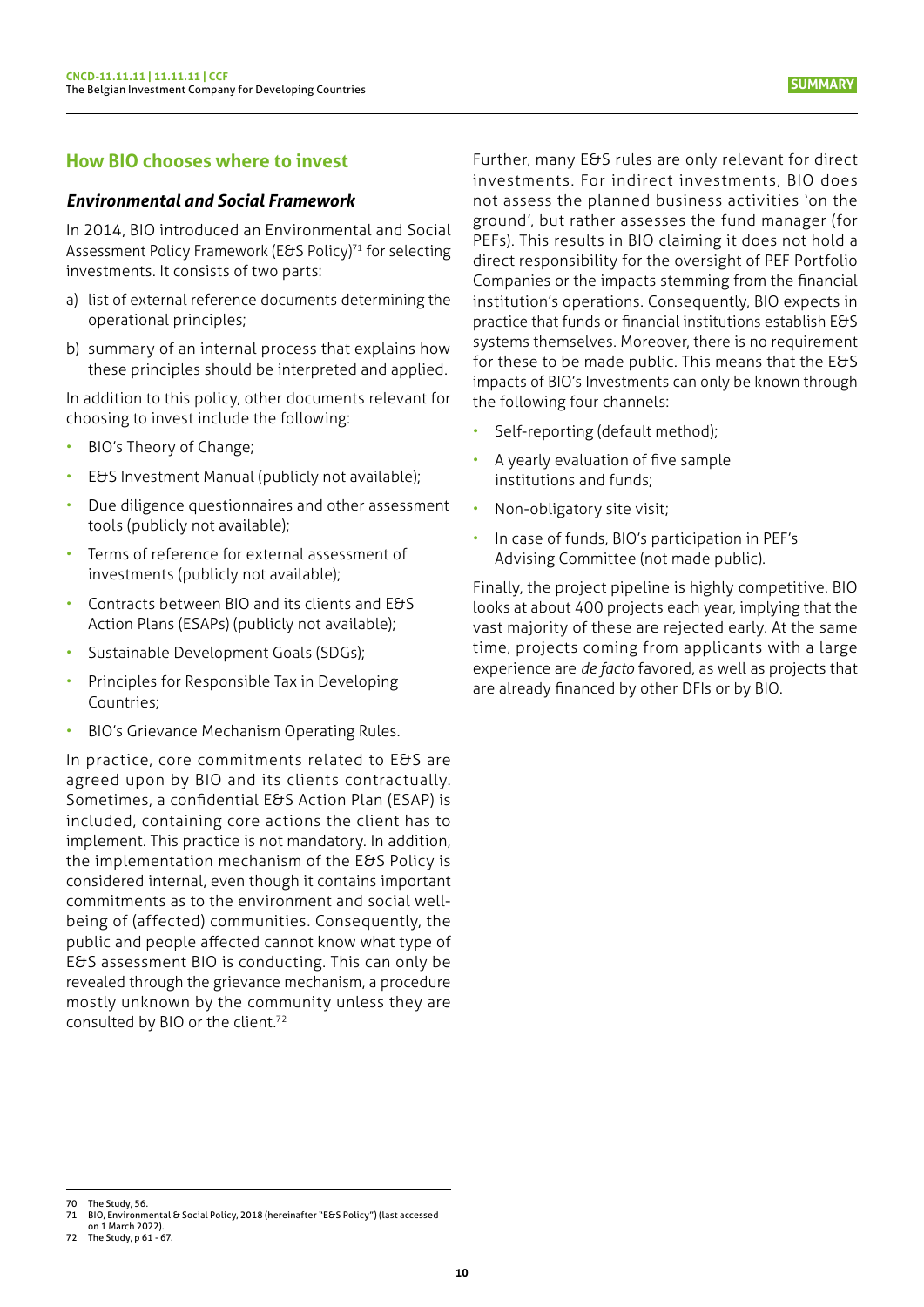## <span id="page-10-0"></span>*Environmental and Social Assessment Process*

*"While development impact assessment attempts to quantify positive impacts by assigning indicators to them, the E&S is based on various sets of questions about potential issues and on a more qualitative analysis of relevant context."*<sup>73</sup> This means only a highly selective part of E&S issues are generally deemed relevant for BIO.74 During the initial approval process, potential investments are assigned a risk category according to the (negative) E&S impact they will likely produce, ranging from A (highest) to B+, B or C (lowest). This determines the following selection procedure and the scope of due diligence. Naturally, high risk projects require more extensive assessment. Here, the due diligence phase is key, as BIO researches whether an investment merits its funding. Strictly internal, it ensures that the client will disclose sensitive issues. This procedure should enable a thorough 'reality check', in order for BIO to be aware of what is actually going on 'on the ground'. Currently, BIO conducts this through site visits by staff or independent experts. This could produce significantly different and varying results, while also bringing about issues of governance.75 BWhile outsourcing responsibilities associated with E&S issues has some advantages, there are governance concerns associated with it. These include independence and the issue of 'friendly experts', well-being of respondents, intersectionality of E&S, unequal footing with internal decision making and responsibility for final decisions.76 BIO chooses experts by defining the terms of reference based on items that need particular attention and the need for support from external due diligence.<sup>77</sup> Regarding the issue of 'friendly experts', BIO answered that it is not an easy task to diversify their expert portfolio and that sometimes *"the same names are coming back."*<sup>78</sup>

To enable a good assessment, the expert needs to have expertise in the field; however, the expert can become biased with regard to externalities that might be viewed as negative by an outsider. BIO stated there is no perfect answer to this problem. Finally, BIO seems to be generally aware of the impartiality issues associated with expert-based governance. However, rather than assessing projects as a whole, BIO seems to utilize a case-by-case approach for working with experts, hiring them to appraise specific elements.<sup>79</sup>

#### *Approach: negative impact can be compensated*

The E&S lists the reference documents that guide BIO's operations. It also highlights some of the core international documents that are not explicitly listed there.80 It contains a **catch-all provision** stating that BIO *"requires that all clients comply with applicable environmental, social labor and human rights laws and international conventions in the countries they operate."*<sup>81</sup> However, as mentioned, BIO uses a risk management approach, not a human rights-based one.<sup>82</sup> According to the IFC Performance Standards – as declared applicable by the E&S Policy<sup>83</sup> – companies should, as a priority, try to avoid negative impacts. Nevertheless, harmful investments are allowed, if the company can compensate for the environmental and social damage.<sup>84</sup> Moreover, with the exception of the prohibition of forced and child labor, and the requirement of a living wage, the E&S framework does not mention how it assesses the impacts (direct and indirect) of its investments on specific human rights, such as the right to food, the right to health, the right to form trade unions, the freedoms of movement, expression and association, the right to privacy and family life, the right to development, the right to selfdetermination, etc. In other words, human rights risks are mentioned, without assessing how an investment can positively or negatively impact them.

- 76 The Study, p 78 81. 77 The Study, p 81.
- 77 The Study, p 73<br>
78 The Study, p 81.<br>
79 The Study, p 81
- 79 The Study,  $p 81 82$ .<br>80 See the Study, table<br>81 E& SPolicy, p. 1.
- 80 See the Study, table 2.3. p 85-86.<br>81 E&S Policy, p. 1.
- 82 The Study, Box 2.7., p 92-93.<br>83 F&S Policy n 1
- **E&S Policy, p. 1.**
- 84 The Study, p 115. Also see IFC, World Bank Group, "IFC [Performance](https://www.ifc.org/wps/wcm/connect/c02c2e86-e6cd-4b55-95a2-b3395d204279/IFC_Performance_Standards.pdf?MOD=AJPERES&CVID=kTjHBzk) Standards on Environmental and Social [Sustainability",](https://www.ifc.org/wps/wcm/connect/c02c2e86-e6cd-4b55-95a2-b3395d204279/IFC_Performance_Standards.pdf?MOD=AJPERES&CVID=kTjHBzk) January 2012, PS1, § 14 (last accessed at 1 [March 2022\).](https://www.ifc.org/wps/wcm/connect/c02c2e86-e6cd-4b55-95a2-b3395d204279/IFC_Performance_Standards.pdf?MOD=AJPERES&CVID=kTjHBzk)

The Study, p 71 73 Th<br>74 Id.<br>75 Th<br>76 Th

The Study, p 77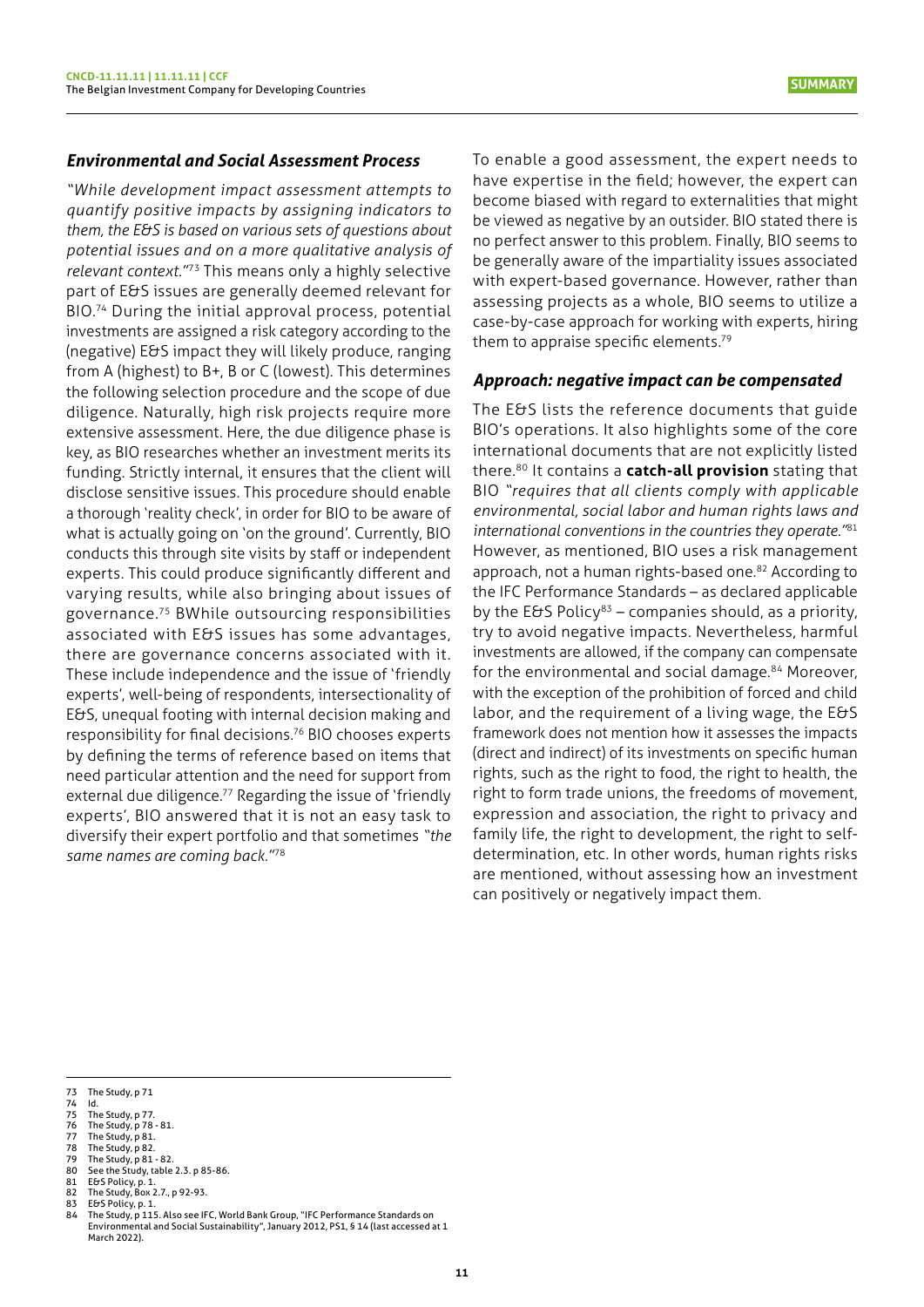# <span id="page-11-0"></span>**Community Engagement**

Community engagement entails the participation in decision-making of local actors directly or indirectly affected by (potential) investments and is crucial for the relation of inclusive sustainable development. It is at the heart of a human rights-based approach to development.<sup>85</sup> In the E&S Policy, Investment Strategy and Investment Manual (not publicly available), there is no obligation for BIO to engage with local communities.<sup>86</sup> Instead, the client rather than BIO has the responsibility to engage in community participation under the IFC PS. Nevertheless, BIO has the responsibility to oversee the implementation of consultation, participation and access to information requirements imposed on the client that are set out in the IFC PS.87 The fact that the community engagement process is not operationalized is problematic. Indeed, the only time/space explicitly dedicated to the participation of communities (potentially) affected by an investment is the complaint mechanism.

Based on interviews, BIO generally consults local communities and some local NGOs, usually during the due diligence process. Nevertheless, there seems to be no indication that BIO intends to ensure systematic stakeholder engagement by the client, as set out in the IFC PS. As with many other IFC PS, BIO's ability to check the actual scope of the client's community engagement depends on BIO's institutional reach. This is limited since BIO is a relatively small DFI with limited reach on the ground. Again, it is impossible to reveal to what extent BIO is actually overseeing the participation of local communities in its clients' decision-making.88

## **BIO's idea of sustainable development**

Belgian public funds allocated for ODA can be spent through BIO's contributions to sustainable development. Its approach to sustainability is governed by several national and international policy instruments.89 Sustainable development is often viewed as a 'triple bottom line', including an economic, social and environmental dimension. However, BIO tends to focus more on the economic dimension, *"with social and environmental aspects being interpreted more narrowly than optimal from a sustainability point of view".*<sup>90</sup>

BIO has adopted its own Development Goals (BDGs), before the launch of the SDGs in 2015. Recently, BIO revised its ToC to be more in line with the SDGs, and does not use the BDGs as core structure for BIO's objectives.<sup>91</sup> However, BIO conducts its ex ante development impact assessment through the again internal 'Assessment, Monitoring and Evaluation' (AME) tool, which is separate from BIO's E&S assessment.<sup>92</sup> As of now, the ToC seems to follow SDGs, while the internal AME tool appears to be still in line with the BDGs, which are narrower in terms of covered topics. BIO has informed that it plans to eventually shift all its development impact assessment towards the SDGs, but this has not yet occurred at the time of writing.<sup>93</sup>

As mentioned, with regard to development impact assessment, BIO's objectives seem to be focused on economic development. Specifically, all 'mandatory development indicators'94 concern either job creation, or governance and productivity of a company including a gender dimension. Thus, other development criteria become secondary, including human rights contributions, environment, inclusion or equality. On this point, the Study concludes that BIO has an extremely limited understanding of these concepts, limiting its positive impact on development. In this sense, it is also worth highlighting once more that there are currently only 3 people working specifically on development impact at BIO.

<sup>85</sup> The Study, p 99. Also see the Belgian Ministry of [Development](https://www.ngo-federatie.be/system/files/2021-02/HRBADIntroductoryNote_WithAnnexGuidingQuestions.pdf) Cooperation "Support to Human Rights Based Approach to [Development:](https://www.ngo-federatie.be/system/files/2021-02/HRBADIntroductoryNote_WithAnnexGuidingQuestions.pdf) Introduction to a Human Rights-Based Approach to [Development](https://www.ngo-federatie.be/system/files/2021-02/HRBADIntroductoryNote_WithAnnexGuidingQuestions.pdf) within the Belgian Cooperation and [Humanitarian](https://www.ngo-federatie.be/system/files/2021-02/HRBADIntroductoryNote_WithAnnexGuidingQuestions.pdf) Affairs, Policy Note, 21 October 2020 (last accessed on 1 March 2022).

<sup>86</sup> The Study, p 99.<br>87 E&S Policy, p 4.

<sup>87</sup> E&S Policy, p 4.<br>88 The Study n 10

<sup>88</sup> The Study, p 102.<br>89 The Study, Table

<sup>89</sup> The Study, Table 2.4., p 107 - 108.<br>90 The Study, p 109.<br>91 ToC, p 3 (last accessed on 10 Marc

<sup>90</sup> The Study, p 109. 91 ToC, p 3 (last [accessed](https://www.bio-invest.be/files/BIO-invest/Our-Impact/ToC/ToC_Digital_V3c.pdf) on 10 March 2022)

<sup>92</sup> Supra.<br>93 The St The Study, p 110.

The Study, p 112, note 353: "These are the indicators that have to be used for every project funded by BIO. There are also project-specific and sector-specific development indicators that BIO tailors according to each investment."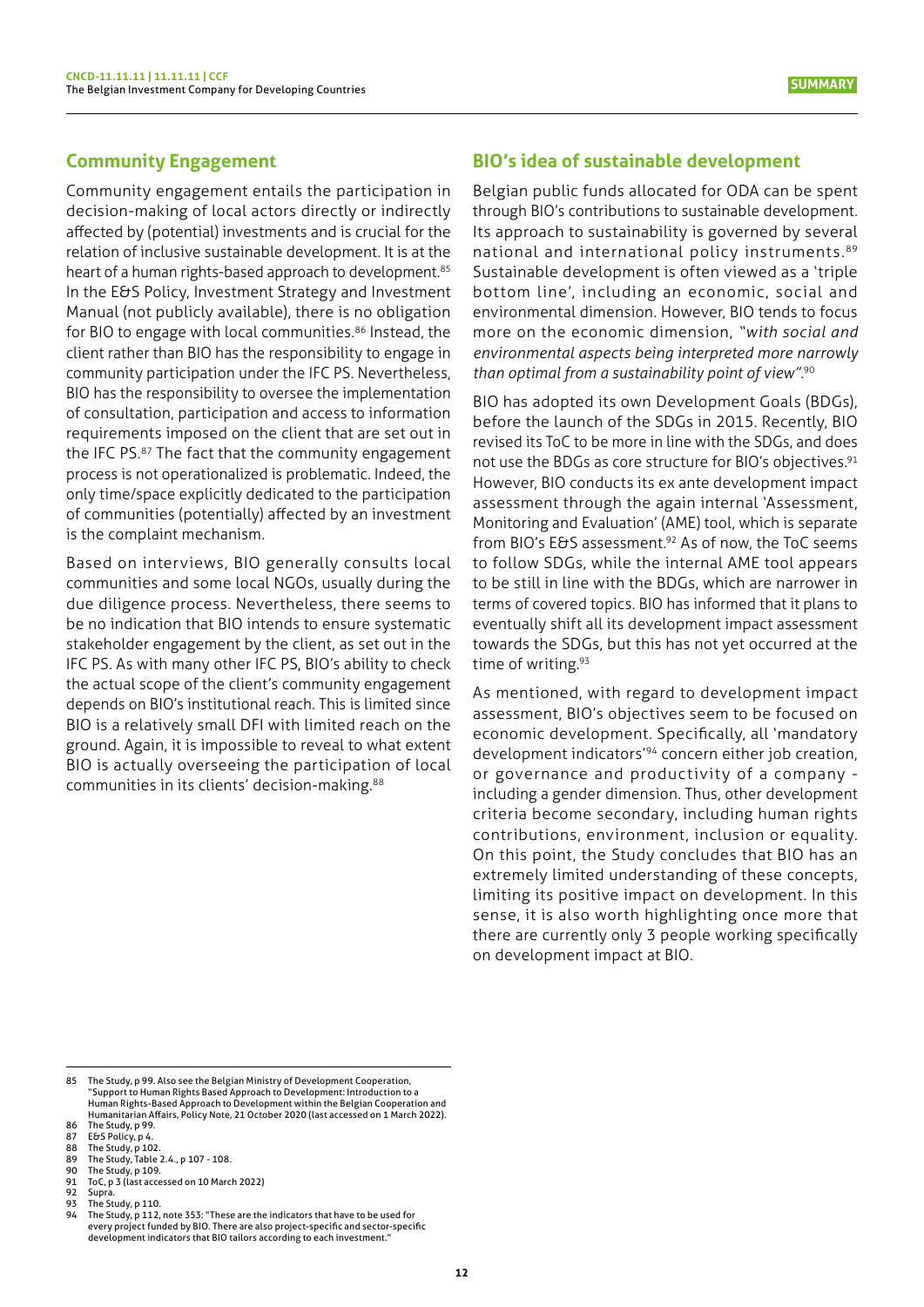# <span id="page-12-0"></span>**D** | **Accountability: controlling how the money is used**

This section aims to understand to what extent stakeholders can hold BIO accountable, with a focus on BIO's development impact and E&S commitments. Accountability here is understood as having both preventive and compensatory dimensions.

BIO is autonomous in its decision-making, and the Board operates as:

- a decision-making body
	- > setting internal policies
	- > holding BIO's management to account
- a primary mechanism for the Belgian government to oversee operations

As such, BIO's Board is essential in ensuring BIO's accountability. However, as an internal body, there may not be enough opportunities for other stakeholders to give input on the activities and policymaking. This means that BIO is not only autonomous but also *"a relatively insular institution within the landscape of Belgian Development Cooperation".*<sup>95</sup>

# **Stakeholders to BIO's actions**

BIO is accountable to:

- The Belgian public and the target group of Belgian Development Cooperation (as a public entity under Belgian law funded by ODA);
- The Belgian State, represented by the Minister of Development Cooperation (as a public limited liability company);
- The Board of Directors.

- 
- 101 Art. 60-61 Second Management Contract.<br>102 Art. 7 BIO law, Art. 62 Second Management Contract.
- 103 Art. 31 §1-2 Second Management Contract.
- 104 Art. 32, Second Management Contract. 105 Art. 58, Second Management Contract.
- 106 Art. 51, Second Management Contract. 107 Art. 4bis-sexies BIO law.
- 108 Art. 2bis §4 BIO law.
- 
- 109 Art. 4bis BIO law. 110 The Study, p 242.

BIO's public accountability is broader in comparison to the corporate accountability towards its shareholders. It is in the public interest that BIO effectively contributes to Belgium's commitments towards the SDGs, climate action and human rights, and that ODA is used appropriately.<sup>96</sup>

According to the BIO law and the current Management contract, the main mechanisms through which the Belgian State can hold BIO to account are:

- A membership of the Director General of the DGD<sup>97</sup> in BIO's Board, including all its Committees (without a voting right).98 A supervisory function, performed by two Commissioners of the two responsible ministers appointed by the government to the Board (one by the Minister for Development Cooperation and one by the Minister for Budget)<sup>99</sup> who can also impose a veto on BIO's proposed decisions (see box 5.1).<sup>100</sup> An annual report submitted by BIO to the DGD<sup>101</sup> and the Minister for Development Cooperation.<sup>102</sup> A participation in the consultations on BIO's development indicators, and an oversight of how BIO's progress under these indicators advances Belgium's contribution to the Agenda 2030.103 A participation in the annual evaluation of a sample of BIO's investments.104 A multiannual budget submitted to the Minister by BIO each year, the capital structure of which has to be validated by the minister ("subject to parliamentary approval and the Government's budgetary decisions").105
- An exchange of information concerning BIO's activities (which is "subject to the confidentiality of the certain data of a commercial nature").<sup>106</sup> Finally, the Management Contract between BIO and the Belgian state is negotiated and signed every five years.107

On top of the above, the Federal government also appoints BIO's Board of Directors, by Royal Decree *"after deliberation by the Council of Ministers."*<sup>108</sup>

The renegotiation of the management enables the government to extensively revisit the 'ground rules' of BIO's operations, and to exercise a significant level of control over BIO's business model.<sup>109</sup> However, the periods between renegotiations leave a lot of discretion for BIO. The State mainly follows and influences BIO's daily operations through the participation of the government's commissioners and the DGD representative in the Board. The commissioners can overturn decisions if they consider that a decision might be against the law or not in line with the public interest. However, their involvement in decision-making seems limited.110 In addition, there appears to be an informal dialogue taking place between BIO and the Ministry outside the Board, mainly concerning certain aspects

<sup>95</sup> The Study, p 239.

<sup>96</sup> The Study, p 239.<br>97 Directorate Gene Directorate General for Development Cooperation and Humanitarian Aid of the Federal Public Service for Foreign Affairs, Foreign Trade and [Development](https://diplomatie.belgium.be/nl/over_de_organisatie/organogram_en_structuur/dgd) [Cooperation \(last accessed on 0 March 2022\).](https://diplomatie.belgium.be/nl/over_de_organisatie/organogram_en_structuur/dgd) 98 Art. 2bis §9 BIO law.

Art.5 §2 BIO law. 100 Art.5 §3 BIO law.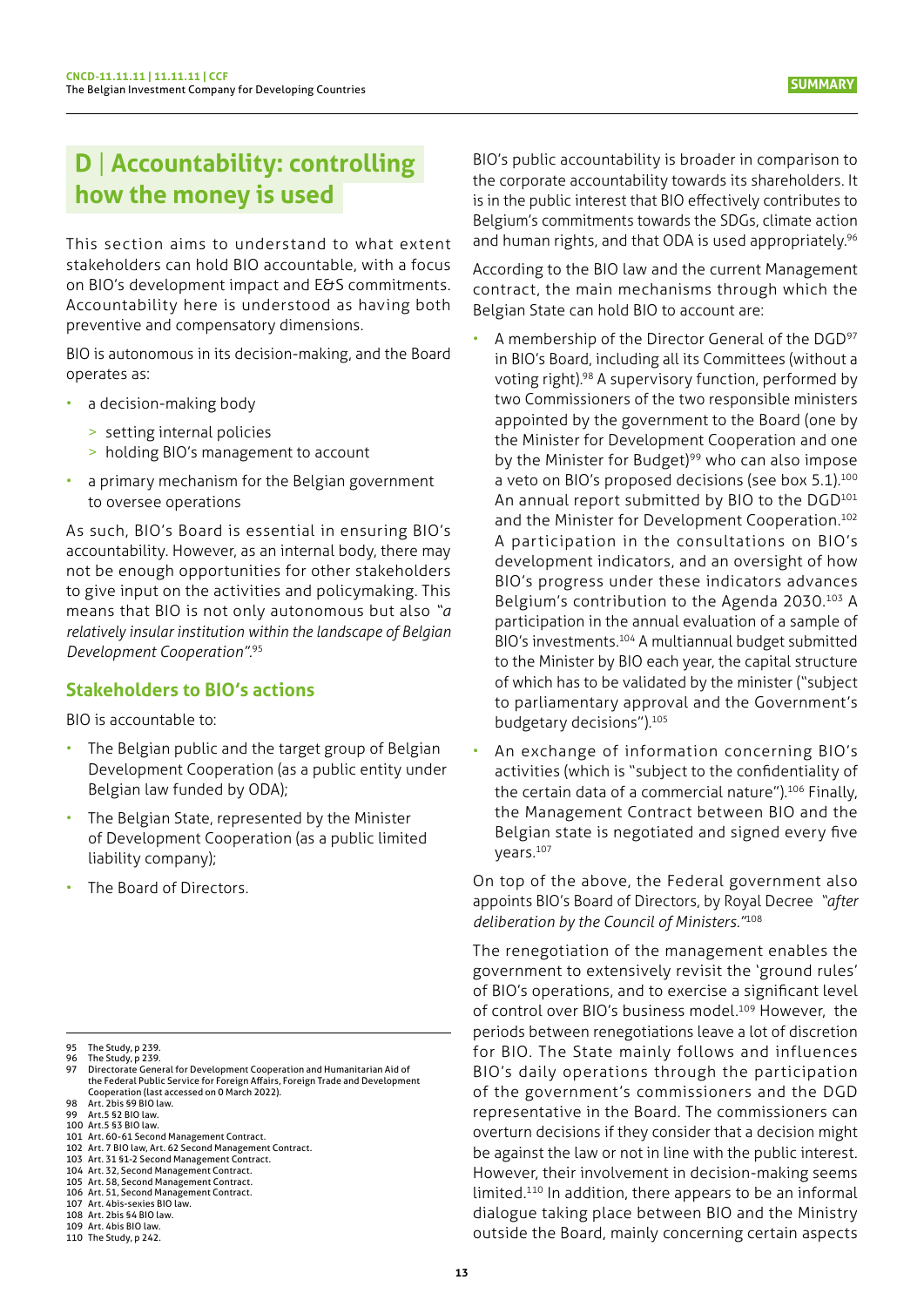<span id="page-13-0"></span>of BIO's operations, and in particular in relation to the more contentious investments (for instance, in the case of Feronia (PHC)).<sup>111</sup>

Overall, despite high control by the Minister of Development Cooperation, the State tends to exercise its supervisory powers with restraint. BIO has a lot of leeway to structure its operations and its approach to development. This also means that BIO is somewhat removed from the landscape of Belgian Development Cooperation, which is discussed next.<sup>112</sup>

# **BIO as part of the Belgian Development Cooperation**

According to the Law on Belgian Development Cooperation, there is an obligation for all actors of Belgian Development Cooperation to cooperate and seek synergies between each other.113 BIO also needs to align its strategy and priorities with the general framework of Belgian Development Cooperation<sup>114</sup> and has to "*identify opportunities for interventions that are complementary to Enabel's activities."*115 As mentioned above, this does not seem to be the case and BIO is even perceived by at least some stakeholders as unwilling and/or unable to cooperate.<sup>116</sup>

# *Public accountability and transparency*

## **Public transparency and access to information**

Subject to public interest, BIO's operations and approach to sustainable development need to be open to public debate, requiring access to information about BIO's procedures, decisions, and impacts. BIO's Transparency and Disclosure Policy (T&D Policy)<sup>117</sup> decides what information BIO intends to make public or confidential. It also solves the structural issue between commercial sensitivity and right to information in favor of the former. The following remain confidential:

118 The Study, p 64. Also see The Study, p 249 - 251.

- 
- 121 T&D Policy, p 5 6.
- documents that result from the E&S assessment due to commercial reasons (including the conditions that BIO attaches to their funding and the commitments undertaken by the clients),
- the procedural steps taken and overall progress of choosing investments, including the initial assessment of their E&S impact.

Consequently, transparency is fairly limited, which impedes affected peoples' and civil society's access to valuable information to be able to influence decisions and exercise the necessary public control.<sup>118</sup>

The T&D Policy is *"guided by the principles of openness and transparency, such that any information concerning BIO is publicly accessible, or available upon request, unless the information is deemed restricted or confidential."*<sup>119</sup> ." However, of the three categories of information that BIO introduces in this policy (public, internal and confidential), internal or confidential appear to be the default.120 Specifically, there is a catch-all provision that 'internal' information will be *"all other internal policies, operating procedures, templates or working tools not falling under the 'publicly disclosed' section."*<sup>121</sup>

Confidential information is determined broadly, as *"information that is* 

- *not known to the general public, that is*
- *potentially sensitive and that is labeled as such,*
- *or that should, given the nature of information, reasonably be considered as such."*122 The list of confidential information is also considered nonexhaustive, and includes *"other kinds of information, which because of their content or circumstances of their creation or communication, must be deemed confidential."*123 Read together, this means that persons interested in gaining access to information have to prove<sup>124</sup> that information should be released – unless that specific type of information is already marked as 'public' by BIO in the T&D Policy.<sup>125</sup> Hence, BIO possesses a lot of discretion to decide what information can be released and to what extent. This brings about the risk of BIO withholding the more challenging aspects of its investments from public oversight. According to the Office of the High Commissioner on Human Rights, the right to information, the right to participation and the right to development are not fully guaranteed if they are subordinated to commercial confidentiality.<sup>126</sup>

<sup>111</sup> The Study, 239 - 243.

<sup>112</sup> The Study, p 245. 113 Art. 8, & Art. 13 BDC Law. See Note 5.

<sup>114</sup> Art. 47 § 1 Second Management Contract. 114 Art. 47 S 1 Second Management Contract.

<sup>116</sup> The Study, p 246.<br>117 BIO, ["Transparency](https://www.bio-invest.be/files/BIO-invest/About-BIO/Governance/20210525_BIO-Disclosure-Policy_Approved) & Disclosure Policy", May 2021 (hereinafter "T&D Policy") (last [accessed on 1 March 2022\).](https://www.bio-invest.be/files/BIO-invest/About-BIO/Governance/20210525_BIO-Disclosure-Policy_Approved) 

<sup>119</sup> T&D Policy, p 3. 120 See The Study, Table 5.1., p254 - 256.

<sup>122</sup> T&D Policy, p 6 - 7. 123 Ibid.

<sup>124</sup> This is not in line with the [constitutional](https://www.senate.be/doc/const_nl.html) right to information. See The Belgian [Constitution,](https://www.senate.be/doc/const_nl.html) art. 32 (last accessed on 10 March 2022). Also see Law of 11 [APRIL](https://www.ejustice.just.fgov.be/cgi_loi/change_lg.pl?language=nl&la=N&table_name=wet&cn=1994041151) 1994 on the Public Access of [Government,](https://www.ejustice.just.fgov.be/cgi_loi/change_lg.pl?language=nl&la=N&table_name=wet&cn=1994041151) Belgian Official Journal (last accessed on [10 March 2022\).](https://www.ejustice.just.fgov.be/cgi_loi/change_lg.pl?language=nl&la=N&table_name=wet&cn=1994041151) 125 The Study, p 252.

<sup>126</sup> OHCHR, ["Benchmarking](https://www.ohchr.org/EN/Issues/Development/Pages/DFI.aspx) Study of Development Finance Institutions' Safeguards and Due Diligence [Frameworks](https://www.ohchr.org/EN/Issues/Development/Pages/DFI.aspx) against the UN Guiding Principles on Business and Human [Rights" \(last accessed 1 March 2022\).](https://www.ohchr.org/EN/Issues/Development/Pages/DFI.aspx)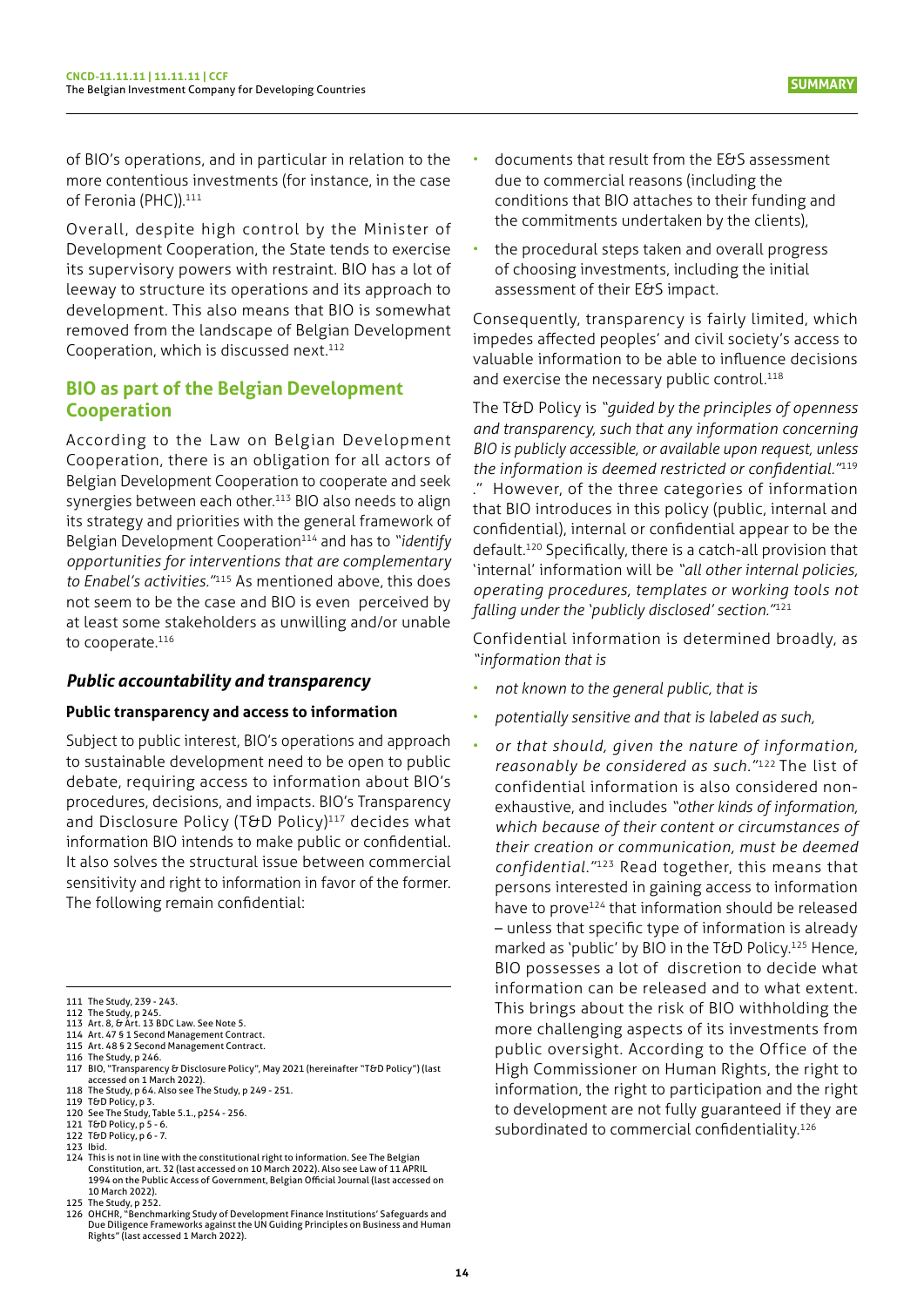<span id="page-14-0"></span>*Box D.1. OHCHR on the dilemma between the right to information and commercial sensitivity* 

According to the Office of the High Commissioner on Human Rights (OHCHR), the dilemma between the right to information and commercial sensitivity should be resolved by DFIs in a proactive way that guarantees very limited exceptions to the former. In its 2019 benchmark study of DFIs safeguards and due diligence framework, the OHCHR stated that the right to access to information is recognized in international, regional and domestic law, which is a critical consideration when framing a balance between commercial interests and the rights of communities potentially affected by DFI-supported projects. Contrary to broad business exemptions, companies are now also increasingly encouraged to place information in the public domain in relation to ESG issues, in response to demands by regulators and other stakeholders. The OHCHR stated DFIs should provide better and more meaningful access to information, assuming a position in favor of proactive disclosure. While it recognised legitimate needs to safeguard truly confidential business information, exemptions to the right should be defined narrowly and justified on a case-by-case basis.<sup>127</sup>

Further, the new T&D Policy did introduce a timeline outlining when BIO should update its portfolio information online and how long this information should remain available on the site, after exiting the company or fund in question.128 However, the due diligence process remains internal, withholding all information about the investment selection process. Hence, de facto, any public control can only be carried out ex post and therefore cannot avoid negative impacts. Also, the time period during which this information must remain accessible on the website (3 years) is not sufficient to exercise control over potentially negative impacts that may occur much later.<sup>129</sup>

129 The Study, p 256. Also See T&D Policy, p 7.

- 
- 132 The Study, p259, also see note 790: "BIO E&S Investment Manual, p. 24" (not publicly available). 133 The Study, p260, note 791: "E&S Investment Manual, p. 23; for medium-high risk

## **Accountability for Environmental and Social Impacts**

Investments can directly or indirectly and positively or negatively affect people, to whom BIO is then accountable. BIO generally oversees the E&S impacts of its clients remotely, with monitoring, evaluation, and subsequent pressure to comply. The extensiveness of this pressure and control depends on the risk allocated, and how problematic it actually becomes. As mentioned, BIO mostly relies on the responsibility of the client to ensure E&S compliance, rather than holding them to account for its implementation in the broader sense.<sup>130</sup>

#### *E&S Monitoring*

E&S compliance of clients is based on their selfreporting, combined with ad hoc site visits by BIO. These are decided on a case-by-case basis, and depend on:

- the risk category of the project;
- the reported level of compliance with E&S commitments;
- the potential for reputational damage that might be caused by a project.<sup>131</sup>

#### *Box D.2. Sources from which BIO ascertains the need for an ad-hoc site visit (monitoring stage)132*

- Annual monitoring report and ESAP status update - produced by a client;
- Serious incidents reports and reporting on changes - produced by a client;
- Independent consultant monitoring reports produced by external experts;
- Any other information received from the investee company - produced by a client;
- Publicly available information (e.g. media or NGO coverage) or;
- Significant changes to the environmental, social or political context affecting the E&S risks - if it becomes available from external sources.

This box reveals that BIO's choice of monitoring intensity depends on either self-reporting by the client, or on client's reputation in the media and/or NGO coverage. External evaluation is currently required only for highrisk direct investments.133 For indirect investments PEFs are monitored through fund manager reports, and BIO's participation in the fund's advisory committee.<sup>134</sup> Here,

<sup>127</sup> Ibid.

<sup>127 1010.&</sup>lt;br>128 T&D Policy, p 7 - 8.

<sup>130</sup> The Study, p 258. 131 The Study, p 259.

investments, "monitoring and reporting or verification of the project company by independent consultant or DFI expert is recommended." (emphasis added). For PEFs, a requirement is to "assist with site visits upon request" (there is no mention of external evaluations)."

<sup>134</sup> The Study, 260, note 792: "Interview with BIO (PEFs)."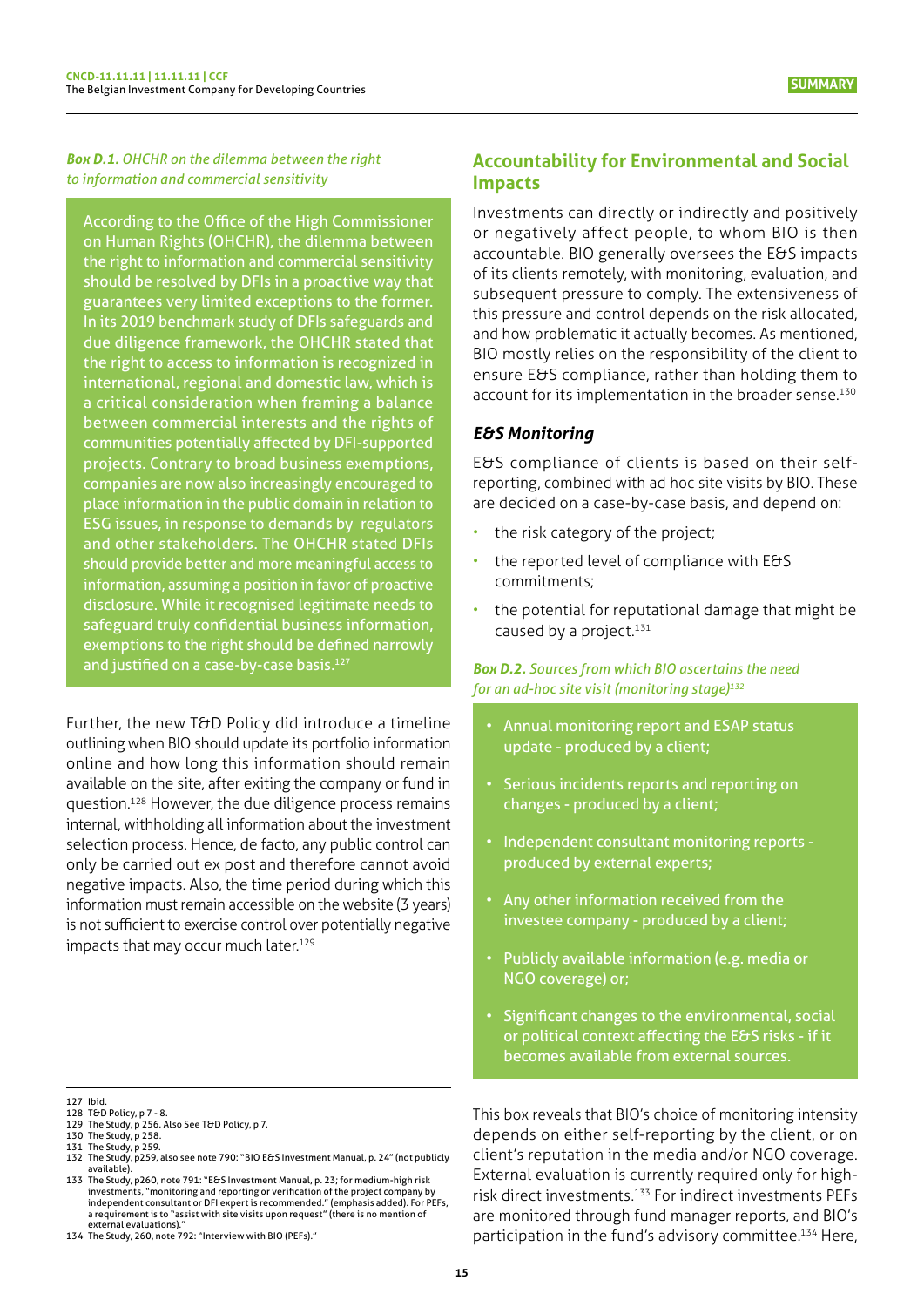<span id="page-15-0"></span>BIO mostly relies on the information provided by the manager. This approach to monitoring and evaluation reveals a significant degree of trust in the client.<sup>135</sup>

When things go wrong, BIO can adopt extra measures to facilitate E&S compliance and support by its clients. These measures consist of $136$ 

- Soft means (e.g. technical advice, renegotiation of contract);
- Incentives (e.g. technical assistance, additional financial support);
- Leverages (e.g. non-disbursement of tranches of a loan, if contractually such disbursement is attached to achieving certain E&S conditions).

In the instances of serious E&S non-compliance, this last option might mean BIO exiting the investment (in the words of an interviewee: the 'atomic bomb' option).137 In practice, when E&S commitments are not (well) implemented, BIO tends to first of all adhere to its standard position of trusting the client. Hence, it seems to favor the so-called 'soft means' to induce compliance. With a hope that it would increase the client's capacity to implement its E&S commitments, it might also provide that client with additional financial support. In short, the main mechanism that is meant to ensure compliance with E&S commitments seems to be the need for a client to maintain its good business reputation.138

Based on the concrete cases analyzed and other elements, the Study concludes that BIO's system of monitoring and ensuring E&S compliance is not reliable enough from a perspective of the people affected by BIO's interventions. More specifically, if the following three conditions are present in BIO's investment simultaneously:

- 
- 135 The Study, p 260, note 794: "[E&S Investment Manual], p. 25".<br>136 The Study, p 262, note 800: "E&S Investment Manual, p. 27".<br>137 The Study, p 262, note 801: "According to an interviewee from BIO, "The 'atomic

- 
- 138 The Study, p 262, note 804: "Interview with BIO on PEFs."<br>139 The Study, p 267 268.<br>140 The Study, p 269, note 829: "Based on the information on BIO's website and on the Operating Rules of the Grievance Mechanisms (GM), we could not ascertain when exactly the mechanism was created. During our meeting with BIO where we discussed the functioning of the mechanism, we were told about a complaint that was submitted in 2019, which suggests that the mechanism was created no later than in 2019."
- 141 [BIO, BIO's Grievance Mechanism Operating Rules \(GM Operating Rules\) \(last](https://www.bio-invest.be/files/BIO-invest/Grievance-Mechanism/Grievance-Mechanism-Operating-Rules_EN.pdf)  [accessed on 1 March 2022\).](https://www.bio-invest.be/files/BIO-invest/Grievance-Mechanism/Grievance-Mechanism-Operating-Rules_EN.pdf)
- 142 The Study, p 269. 143 The Study, p 270 271.
- a local community or a group of workers in a company that do not have links with international NGOs and/or cannot attract media attention to their grievances,
- a client not reporting its failure to implement its E&S obligations to BIO, and
- BIO not commissioning a study by an external consultant to assess a company's compliance

then there is a high likelihood that the E&S noncompliance and the resulting grievances created by that particular investment would remain undetected. Moreover, for affected communities to be able to monitor and follow up on compliance and implementation of E&S plans implies that the information is available in detail and accessible for the specific community. It seems that these two requirements are rarely met.<sup>139</sup>

#### *Grievance Mechanism*

BIO's Grievance Mechanism (GM) is a relatively recent addition to BIO's governance,<sup>140</sup> following the example of its peers. It is a *"citizen-driven accountability mechanism that responds to grievances and demands for redress by people affected or potentially affected by projects financed by BIO."*141 The GM has received four complaints, one of which led to an actual change in the E&S commitments of portfolio companies.<sup>142</sup>

The GM is meant to be fast and adaptable. A specifically designated person within BIO (Internal Auditor) conducts investigations, possessing *"a good knowledge of internal procedures, a full access to information held by BIO, and who is generally able to react to complaints both with speed and in a targeted manner."*143 The four complaints that BIO's GM had received remain undisclosed. From a public information perspective, it is impossible to know whether the mechanism is used, what the complaints concern and the outcome's reasoning. Moreover, the new Transparency Policy only requires *"that the 'aggregated yearly information' on the work of GM is included in BIO's annual report."*144 At the time of writing, the Grievance Mechanism has not received a complaint since January 2019.<sup>145</sup>

Hence, The Study identifies several shortcomings and dysfunctions<sup>146</sup> related to the mechanism:

- a lack of independence
- a lack of transparency hindering the filing of E&Srelated complaints because they are not accessible
- The non-publication of complaints and decisions hindering the use of the mechanism and the consideration of decisions
- lack of visibility and accessibility

bomb' option (i.e. enforcing repayment) needs to be used very seldomly as it put the company into jeopardy (which involves job loses, etc)."

<sup>144</sup> See BIO, "Annual report 2018: the quest for a better life", 2019, p 46 (last [accessed](https://www.bio-invest.be/files/BIO-invest/About-BIO/Annual-Report/2018/BIO_AnnualReport2018_EN_LR.pdf) on 1 March 2022): "During the year, 2018 three [grievances](https://www.bio-invest.be/files/BIO-invest/About-BIO/Annual-Report/2018/BIO_AnnualReport2018_EN_LR.pdf) were submitted through the [Mechanism.](https://www.bio-invest.be/files/BIO-invest/About-BIO/Annual-Report/2018/BIO_AnnualReport2018_EN_LR.pdf) Two of them were found ineligible because it concerned financing [requests. The remaining one concerned a former African SME investment." There is](https://www.bio-invest.be/files/BIO-invest/About-BIO/Annual-Report/2018/BIO_AnnualReport2018_EN_LR.pdf)  no [information](https://www.bio-invest.be/files/BIO-invest/About-BIO/Annual-Report/2018/BIO_AnnualReport2018_EN_LR.pdf) on the complaints submitted to Grievance Mechanism in the 2019 [Annual Report.](https://www.bio-invest.be/files/BIO-invest/About-BIO/Annual-Report/2018/BIO_AnnualReport2018_EN_LR.pdf)

<sup>145</sup> The Study, p 274. 146 The Study, p 271 - 273.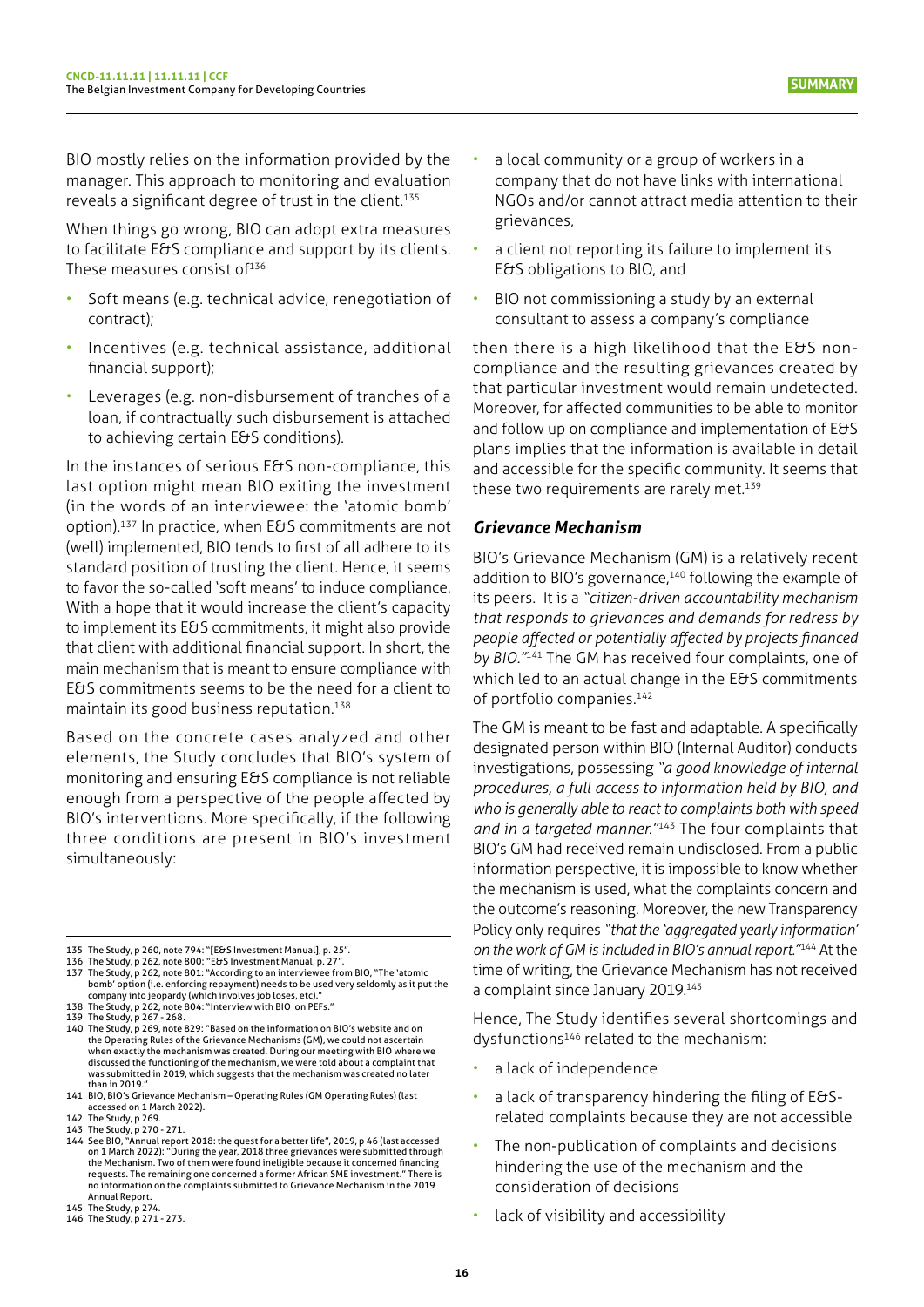# <span id="page-16-0"></span>**E** | **Conclusion**

The first chapter explained the legal framework of BIO. It is important to know that BIO is a public institution. As a result, administrative law is applicable and the competence of the Council of State arises. In the aforementioned execution, BIO also has to comply with the international obligations of the State regarding human rights, labour rights and environmental rights. In addition, as a member of EDFI, BIO subscribes to numerous private sector standards that should also have far-reaching implications for the latter in terms of responsible investment.

Chapter B focused on BIO's financial structure. BIO receives money from the State in three different ways and also derives profit from its investments. Furthermore, all its investments must be additional.

Section C then described BIO as a development actor, specifically BIO's business model and how it chooses where to invest. It made clear that communities that are (potentially) affected by investments are not systematically consulted. However, this is necessary for a Human Rights Based Approach (HRBA) on sustainable development. In terms of this concept, it is clear that BIO focuses almost exclusively on the economic aspect, making the social and environmental aspects secondary.

Chapter D dealt with how BIO's stakeholders can hold the bank to account when an investment has a negative impact. It highlighted the fact that much information is classified by BIO as confidential or internal, whereas Human Rights institutions (the OHCHR) believes that DFIs should adopt a proactive approach in favour of the right to information. Some shortcomings of the grievance mechanism were also highlighted.

In conclusion, both BIO and the State do not seem to realise that BIO is on an equal footing with the State in the execution of its public purpose. Furthermore, the Belgian State appears to exercise little control over the institution and an informal dialogue even seems to be taking place between the two. In light of controversial investments such as Feronia's, a focus on the economic dimension of sustainable development, a high degree of trust in the client and the absence of an HRBA regarding E&S issues, the lack of transparency and the lack of a mandatory systematic involvement of (potentially) affected communities, this could at least be considered questionable. Although positive changes have certainly been added to the operational framework, there is still room for improvement in order to create real sustainable development in the targeted intervention countries.

Finally, this study further refers to three policy briefings by the CNCD-11.11.11, 11.11.11 and the Coalition Against Hunger. These briefings provide an assessment of BIO's actions in relation to the normative framework it is required to follow. You can find them here:

- Policy [Briefings](https://www.cncd.be/etude-impact-BIO) in French
- **Policy [Briefings](https://www.cncd.be/etude-impact-BIO) in Nederlands**